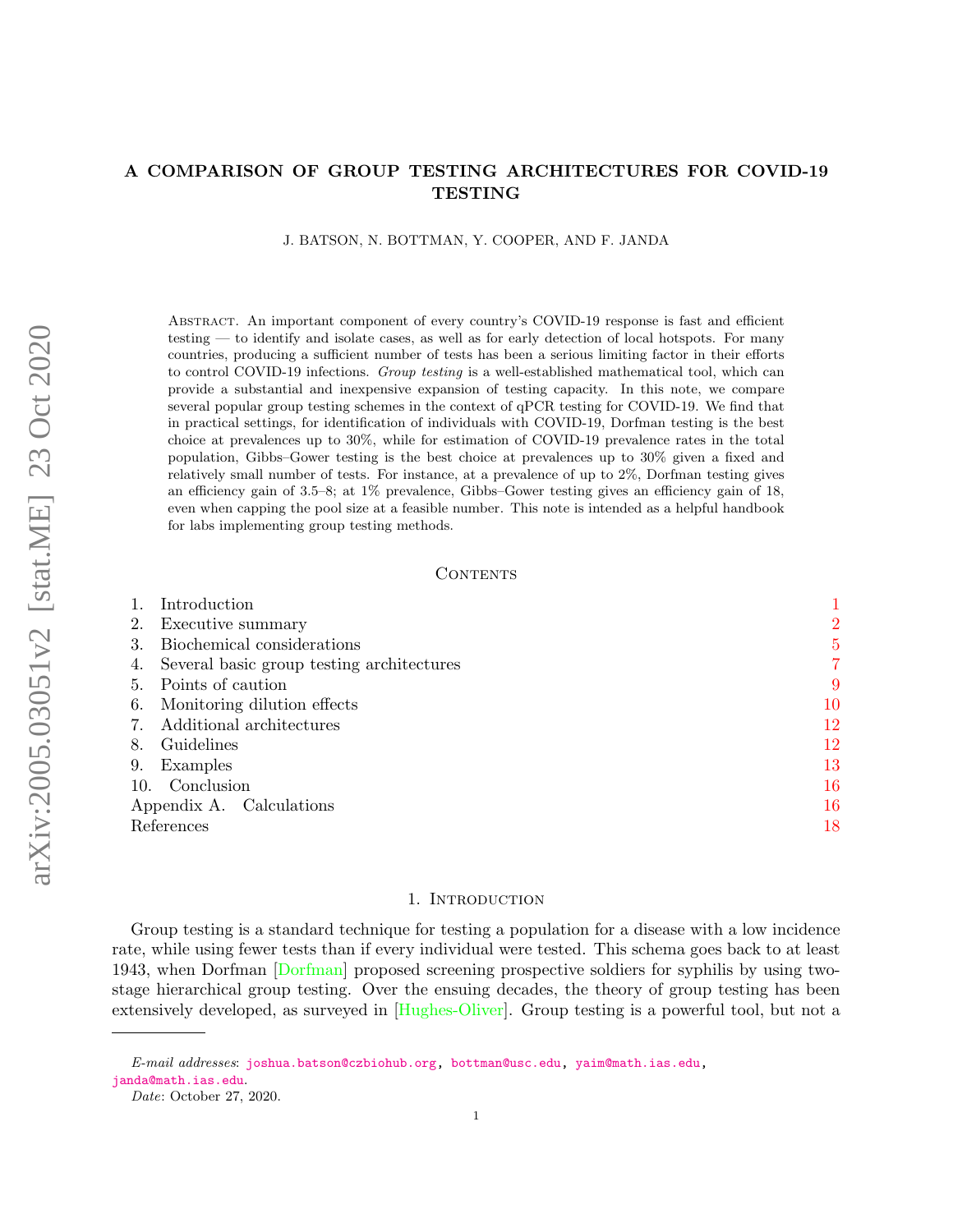silver bullet, and it has limitations. In this note, we highlight some COVID-19 testing situations where group testing can give the biggest gains. We also provide some guidelines, and note some pitfalls to watch out for.

There are two basic applications: the *classification problem*, in which we aim to classify every individual as positive or negative, and the estimation problem, in which we aim to estimate the prevalence of the disease in the population. We will consider both problems in this note.

A basic example of using group testing for classification might proceed like this: instead of using 15 tests for 15 people, use 10 tests for 10 pooled groups of 5 individual samples each. If, on average, only one of those 10 groups is positive, the remaining 5 tests could be used to test the individual samples in that positive group. Therefore, in this example, 15 tests could reach 50 people on average, instead of only 15. In general, when the incidence rate of the disease is low and the test is accurate, this method can provide accurate results while using many fewer tests.

If the number  $T$  of tests at our disposal is fixed, the number of individuals that we can test depends on the incidence rate. Several groups have worked out the optimal pooling architecture in various settings. One notable example is the R package  $binGroup$  [\[binGroup\]](#page-17-3), which can systematically deduce the optimal testing architecture.

This note is intended as a helpful guide for labs implementing group testing methods. To make this note accessible to the broadest audience, we include several background sections that not every reader will need. The authors are happy to help any lab interested in leveraging these techniques to design optimal architectures given local constraints.

Here is a brief overview of this note:

§[2:](#page-1-0) We provide a concise executive summary, which decision-makers should consult for headlinelevel recommendations about the efficacy of group testing in various settings.

§[3:](#page-4-0) We discuss COVID-19 testing both for active infections and for antibodies. We also discuss relevant group testing architectures for each — Dorfman testing, array testing, hypercube testing for qPCR tests and Gibbs–Gower testing for antigen tests, with an eye toward logistical considerations.

§[4:](#page-6-0) First, we outline several different goals of group testing. Then, we describe and compare those group testing architectures that we believe are most applicable for COVID-19 testing.

§[5:](#page-8-0) While group testing can be a powerful tool, there are several aspects — practical and theoretical — that one must regard carefully in applications. We summarize these potential pitfalls.

§[7:](#page-11-0) Besides those described in §[4,](#page-6-0) there are several more group testing architectures in the literature. We summarize these, and explain why they are likely not to be useful for COVID-19 testing.

§[8:](#page-11-1) We compare the efficiency gains produced by the architectures we described in §[4,](#page-6-0) in the context of both classification and estimation. This can be thought of as the basic supporting material for §[2.](#page-1-0)

§[9:](#page-12-0) We work out in some detail several extended examples of applying the architectures in §[4](#page-6-0) to COVID-19 testing.

§[10:](#page-15-0) We draw several fundamental conclusions.

<span id="page-1-0"></span>§[A:](#page-15-1) In this appendix, we provide the supporting calculations for the body of the paper.

# 2. Executive summary

In settings where tests are expensive or limited, group testing is a mathematical strategy that can substantially expand the number of people tested with a fixed number of tests. Testing for COVID-19 is a good candidate for using group testing strategies to expand testing capacity worldwide.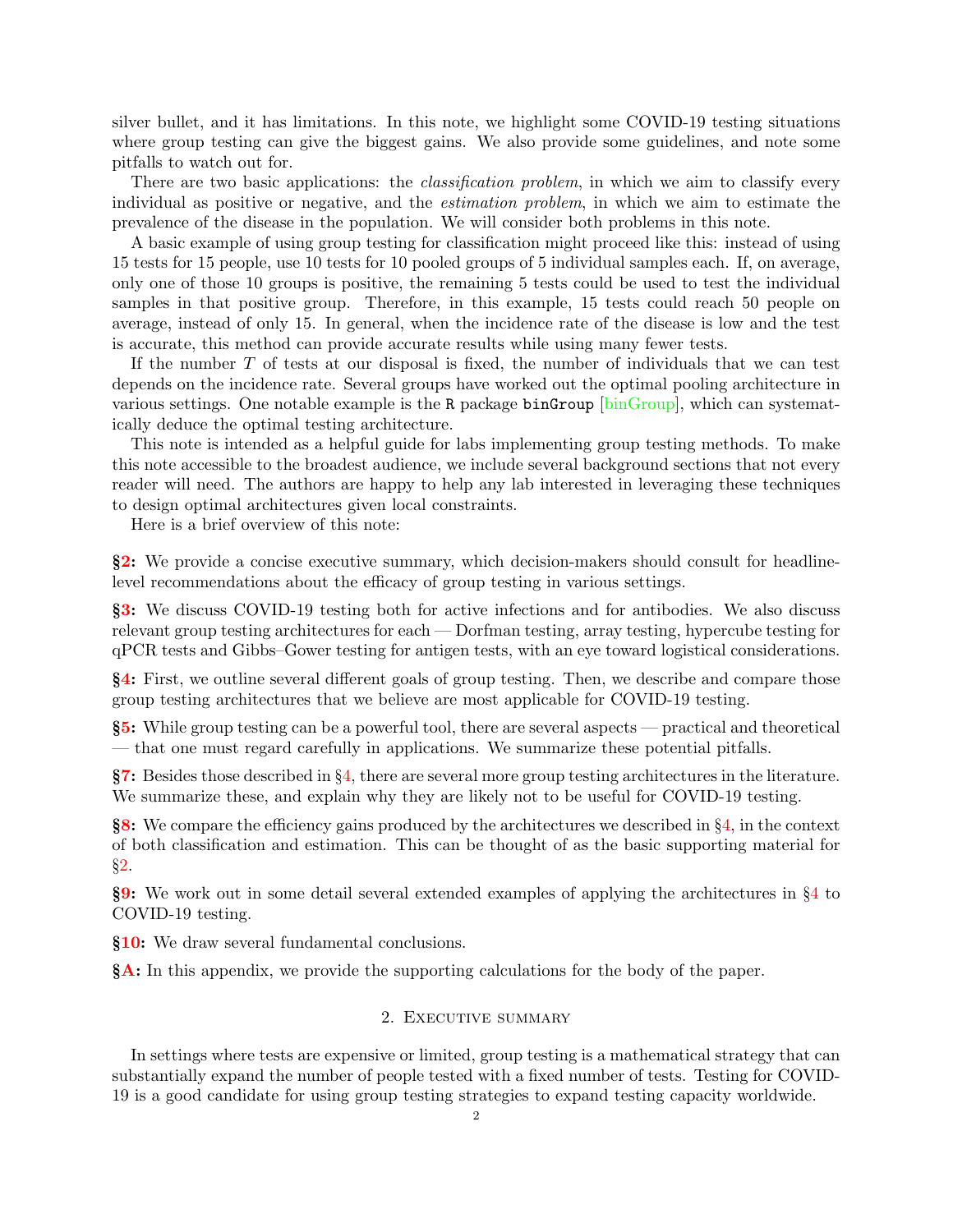

Step 1: Pool samples

Step 2: Test each pooled sample

Step 3: Retest individuals as necessary

FIGURE 1. A schematic of Dorfman testing, a group testing scheme in which pools of samples are tested, and then individual samples from positive pools are retested to identify positive individuals. Here, a pool size of 3 is used to find the positive individual in a group of 9 using only 6 tests.

There are two primary methods of testing for COVID-19:

- For detecting active infections, qPCR is used to detect viral RNA in the host.
- For detecting past infections, antibody tests are used to detect immune response to COVID-19 virus.

Based on the expected prevalence rates as well as the details of the testing protocols for these two types of tests:

- Group testing for viral RNA with qPCR can provide substantial benefits with practical pool sizes between 4 and 24.
- Group testing for antibodies may be less effective, because group testing is less effective at higher expected prevalences. In a region with expected positivity rate sufficiently low, our recommendations for qPCR group testing continue to hold for antibody testing.

For labs implementing group testing for qPCR testing, the best practice is to have a mathematician, statistician, or data scientist on staff to regularly monitor and re-optimize the group testing architecture. This person should watch especially for dilution effects, changes in prevalence rate, and in the case of estimation, bias in the estimator.

In a test-limited setting, there are multiple testing goals one might try to optimize with a limited number of tests: classification, estimation, verified positives, and verified negatives, as described in  $\S4$ . In settings that make it impossible to have a dedicated mathematician, statistician, or data scientist on staff, here are reasonably good one-size-fits-all strategies for classification and estimation.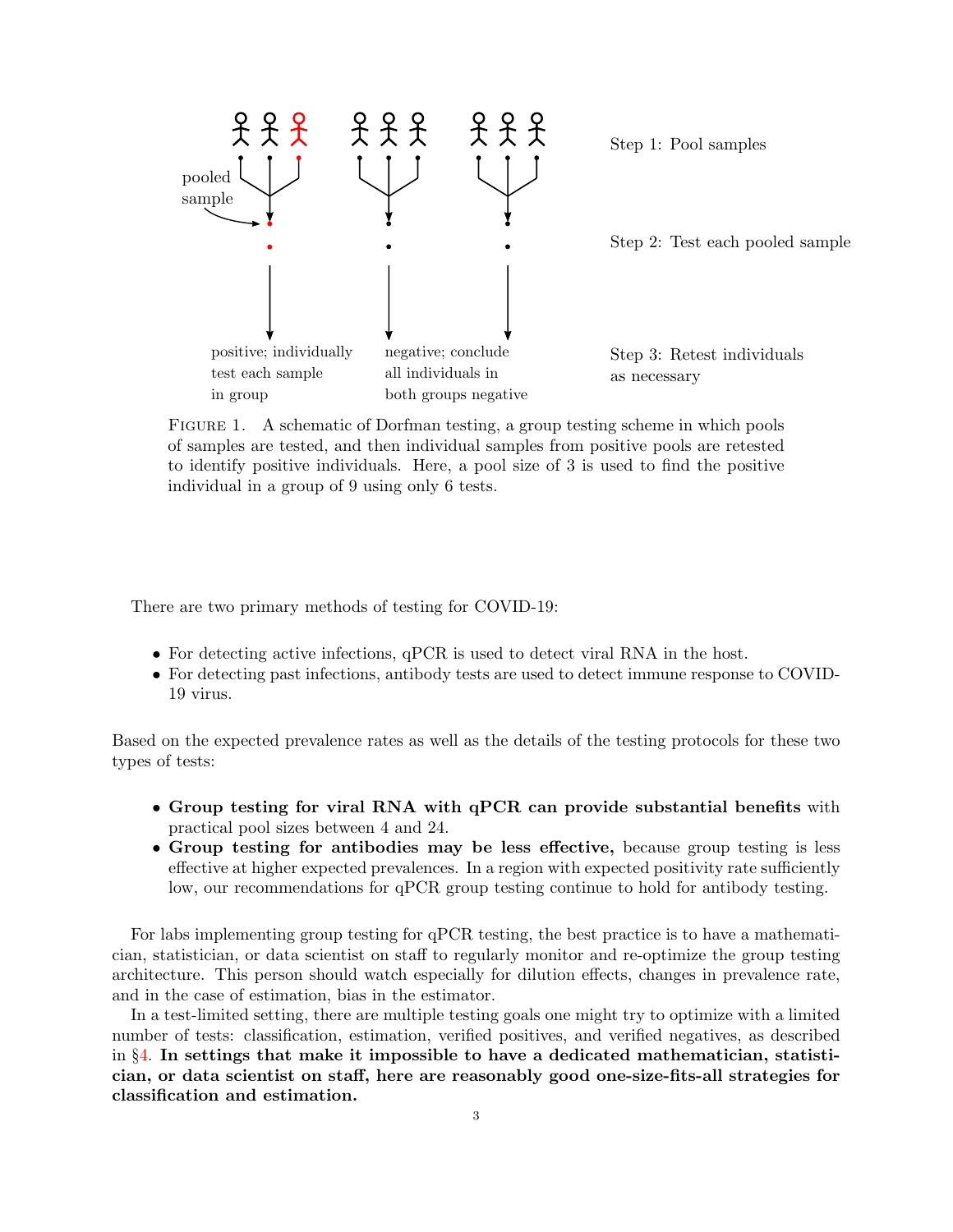

Figure 2. A schematic of Gibbs-Gower testing, a group testing scheme in which pools of samples are tested to estimate the prevalence of the disease in a population. A formula relates the number of positive pools to the prevalence: for the above example with a pool size of 7, the estimated prevalence of  $\hat{p} = 1 - \left(1 - \frac{t_+}{t_+}\right)$  $\left(\frac{1}{t}\right)^{\frac{1}{b}} \approx 0.056,$ while the true prevalence in this population was 0.071. For simplicity, in this example the whole population was tested, though Gibbs-Gower testing is usually applied to a subsample of the population.

• For classification: use simple Dorfman testing  $(\S 4.1.1)$  $(\S 4.1.1)$ , with pool size 3–8, for prevalence up to 30%. Use the following chart, which shows prevalence, suggested pool size, and efficiency gain.

| prevalence     | optimum pool size | efficiency gain |
|----------------|-------------------|-----------------|
| $12.5 - 30\%$  |                   | $1 - 1.5$       |
| $6.6 - 12.5\%$ |                   | $1.5 - 2$       |
| $4.1 - 6\%$    | 5                 | $2 - 2.5$       |
| $2.8 - 4.1\%$  |                   | $2.5 - 3$       |
| $2 - 2.8\%$    |                   | $3 - 3.5$       |
| up to $2\%$    |                   | $3.5 - 8$       |

• For estimation: use Gibbs–Gower testing  $(\S4.2.1)$  $(\S4.2.1)$ . Use [\(1\)](#page-7-1) to calculate an estimation of the true prevalence. Use the pool size specified in the following chart. This chart shows the optimum pool size (capped at 20) for minimizing the number of test for a given prevalence rate necessary for bringing the relative error of the estimate below 15%, as well as the efficiency gain at the optimum pool size compared to the number of individual tests necessary to achieve the same relative error.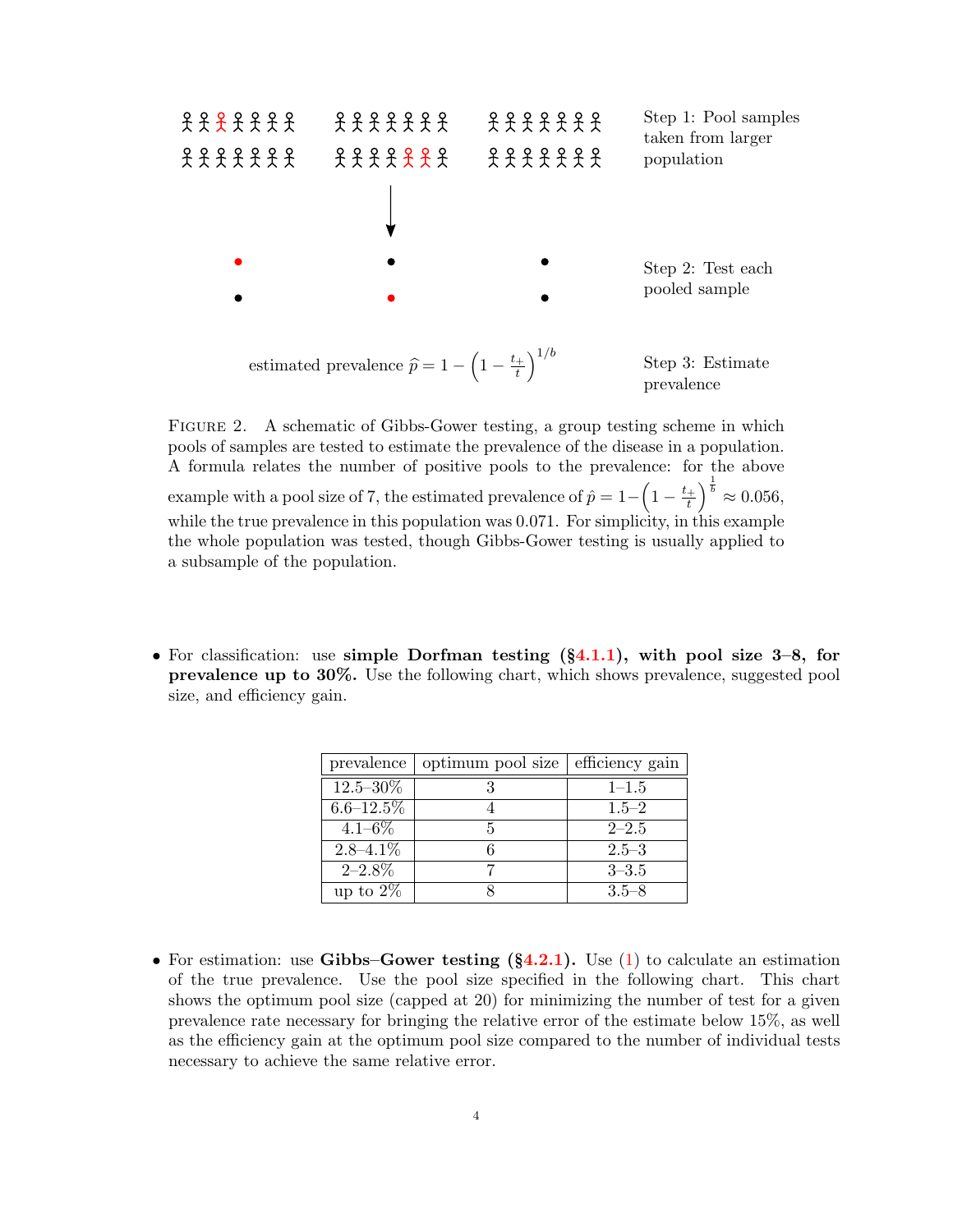| prevalence       | optimum pool size $(\leq 20)$ | efficiency gain |
|------------------|-------------------------------|-----------------|
| 0.1%             | 20                            | 20              |
| $0.2\%$          | 20                            | 20              |
| 0.5%             | 20                            | 19              |
| $1\%$            | 20                            | 18              |
| $\overline{2\%}$ | 20                            | 16              |
| $5\%$            | 20                            | 11              |
| 10%              | 13                            | 5.8             |
| 20%              |                               | 2.9             |
| 30%              |                               | 2.0             |

#### 3. Biochemical considerations

<span id="page-4-0"></span>We begin with a brief overview of some standard testing procedures for COVID-19.

3.1. Testing for active infection: qPCR. In the context of COVID-19, qPCR tests are the gold standard for detecting active infections. A typical testing protocol includes the following steps.

- (1) A sample is collected from the individual being tested. Common methods of sampling are a nasalpharangeal swab (NP), oralpharangeal swab (OP), anterior nasal swab (AN), or saliva.
- (2) Samples arrive at a lab as a swab in media. Transport media include RNA shield, Viral Transport Media (VTM), Phosphate-buffered Saline (PBS), and pure Saline.
- (3) Samples are inactivated (except if the sample came in RNA shield, in which case it is already inactivated).
- (4) Swabs are extracted and discarded.

3.1.1. Research lab. In a research lab setting, typical next steps are the following.

- (5) Pipette aliquots from each sample into a 96-well plate. Depending on the lab, this is done manually, or with a liquid handler such as a Hamilton Starlet.
- (6) Then, the remaining steps are done in parallel on the plates. The reagents for each of the following steps are typically handled by a liquid handling robot, such as an Agilent Bravo or a Hamilton Starlet.
- (7) RNA extraction.
- (8) RT-PCR (turning RNA into cDNA).
- (9) qPCR.

3.1.2. Private lab. In the United States, currently a large proportion of the qPCR tests are being processed at private labs such as LabCorp and Quest Diagnostics.

In these settings, it is typical after (4) for the process to be handled by high-throughput sampleto-answer machines, such as the Cobas 6800 from Roche or the M2000 from Abbott. In this case, the sample tubes are racked and loaded, and all subsequent steps are performed by the machine without human intervention. One final result is returned per well.

3.1.3. On-site testing. Another important direction is the development of rapid test machines that can screen people on-site. This is likely to be important in many settings, including airports and arenas.

An example of such technology is the Abbott ID Now system. In this system, a sample is taken from an individual, inserted into the machine, which performs rapid qPCR on the single sample and returns a positive or negative result.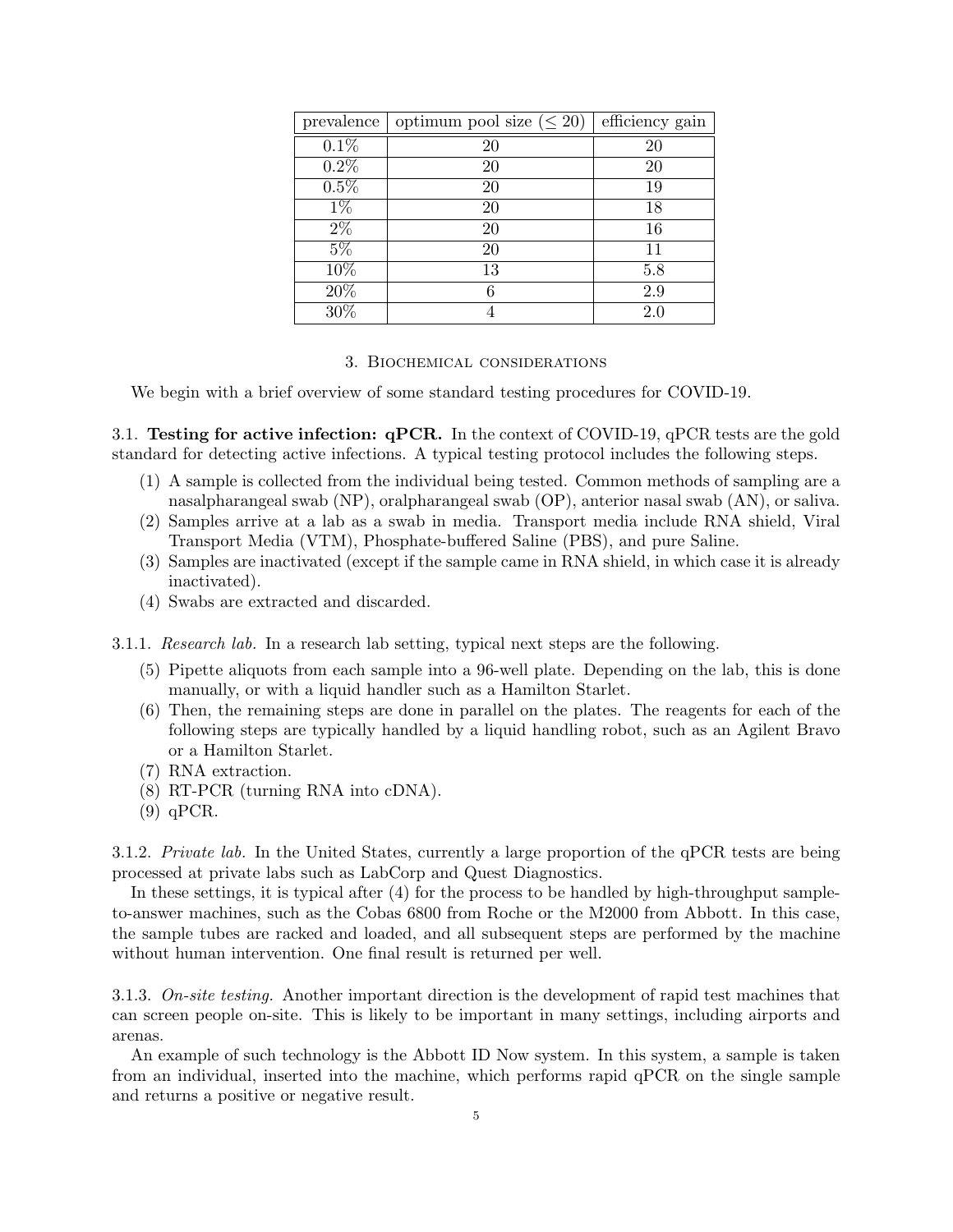3.1.4. Low-resource settings. Thus far, we have described qPCR settings at well funded public and private labs in the US. In many communities in the US and around the world, COVID-19 testing is and will be done in more resource constrained settings. In such settings, the benefits of group testing will be even greater.

In areas with fewer resources, there may be shortages of reagents and machines for performing qPCR. Furthermore, labor costs are likely to be lower, which would make it relatively cheaper to implement group testing schemes.

3.1.5. Group testing for  $qPCR$  testing. In many settings,  $qPCR$  is a good candidate for group testing. Group testing cannot provide efficiency gains at all stages of the testing protocol, but can be applied at the lab stage, for the performance of the qPCR measurement. In research labs, group testing could be integrated into the testing protocol at many labs by a change in protocol, possibly in conjunction with modifications in software for liquid-handling robots. In private labs using sample-to-answer machines, the initial cost for implementing group testing would be higher as it would require modification of the software in a complex machine, but the savings could be substantial. Pooled testing could make sense for on-site testing where low prevalences are expected. In that setting, it could give substantial cost as well as time savings for the average subject. Finally, in low-resource settings, group testing is likely to have the greatest benefit, as the cost to group testing is primarily in labor, which would be relatively less expensive, and the savings would be primarily in reagents and machines for running qPCR, which would be relatively more constrained.

3.2. Testing for prior infection: Antibody testing. Going forward, it will be important both to detect active COVID-19 infections, as well as past infections. The purpose of the qPCR tests discussed above are to detect active infections. Concurrently, antibody tests have been developed to detect IgG and IgM antibodies to COVID-19, which present in most patients who have had a COVID-19 infection between 1 and 2 weeks after the initial infection. It is not currently known how long antibodies continue to circulate in the blood after an infection.

For antibody testing, a blood sample is drawn from the subject. How the sample is then tested for antibodies to COVID-19 depends on the test setting.

3.2.1. Research lab. In a research lab, typically samples will be loaded onto 96-well plates. This will be followed by an Enzyme-linked immunosorbent assays, or ELISA, assay to detect antibodies.

3.2.2. Private lab. In a private lab, typically samples are processed by a sample-to-answer machine, for example the Abbott ARCHITECT. These machines have high specificity and are able to process high volumes, such as several thousand tests per day.

3.2.3. On-site testing. Antibody testing may also be done in a point-of-care or onsite setting. In this setting, lateral flow assays (LFAs) and immunochromatographic strip tests (ICTs) are common. These often resemble home pregnancy tests — the sample flows up a strip and the presence of antibodies is signaled by a change in color of the test region.

These tests are both less specific and less sensitive than other methods, and are not a good candidate for pooling.

3.2.4. Low-resource settings. In low resource settings, the most likely antibody tests are LFAs, as they are relatively inexpensive and easy to deploy.

3.2.5. Group testing for antibody testing. The most significant factor in determining the efficiency gain from group testing is the prevalence rate in the tested population. Even in the theoretical limit, there is little or no benefit to using group testing once the prevalence rate exceeds 30%.

Estimates for the current prevalence rate for COVID-19 antibodies in the general population in metro areas of the US currently range from a few percent to as much as 30%. As the pandemic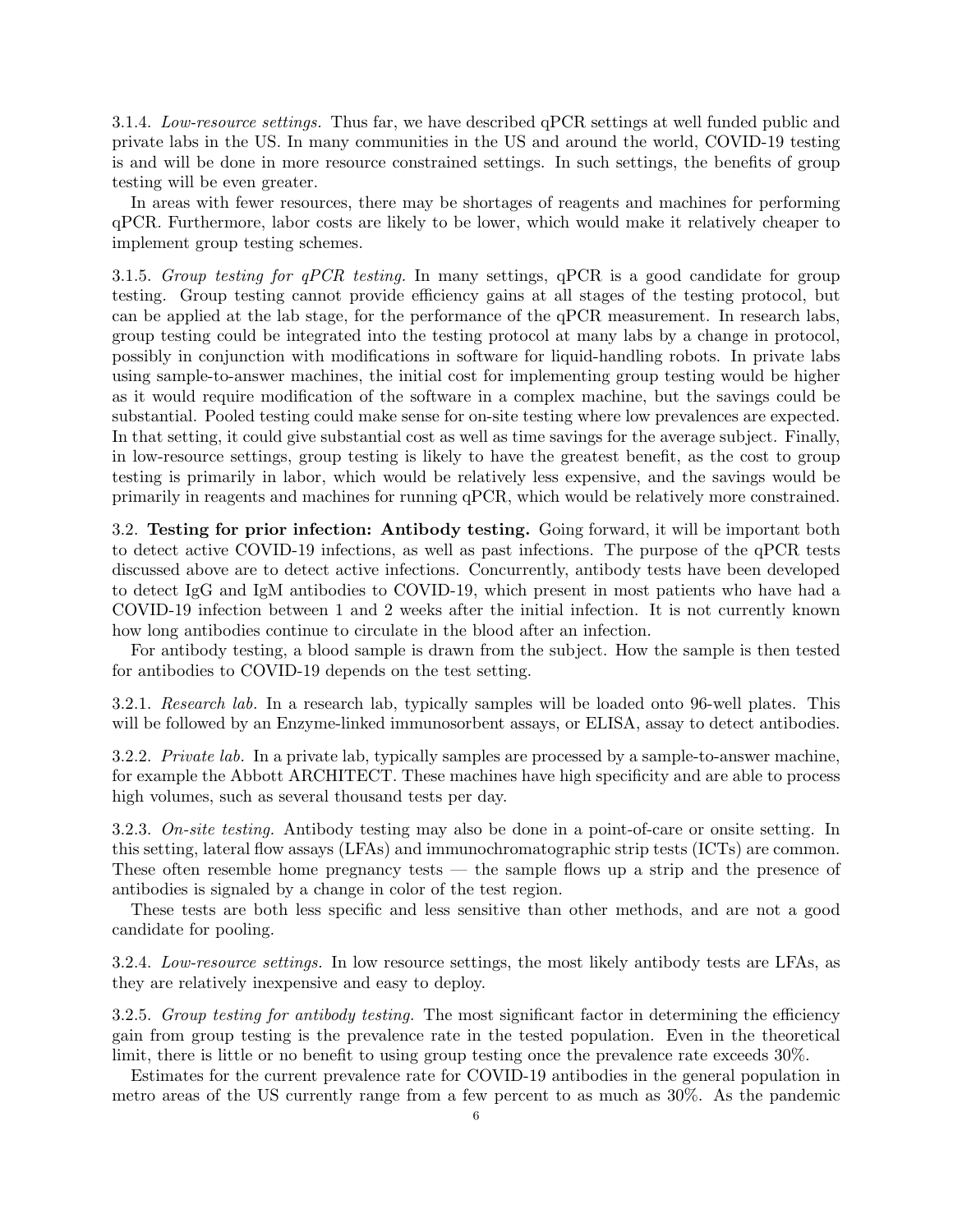evolves, these numbers will only go up. Therefore, group testing will provide limited benefits in the setting of antibody testing.

However, it is possible that in limited settings, it is worth applying group testing to antibody testing for COVID-19, especially early on.

# 4. Several basic group testing architectures

<span id="page-6-0"></span>In this section, we will give a detailed overview of several important group testing architectures for both the classification and the estimation problems. Before we proceed with this overview, we describe several goals for group testing.

- Classification: Classify each individual as being positive or negative. This is the most classical application of group testing.
- Estimation: Use test results to accurately estimate the prevalence in the population, without necessarily classifying each individual.
- Verified negatives: With a given number of tests, maximize the number of individuals that can be certified (with high probability) to be negative.
- Verified positives: With a given number of tests, maximize the number of individuals that can be certified (with high probability) to be positive.

The rationale behind the "verified negatives" goal is to clear individuals to return to work, for instance. On the other hand, the rationale behind the "verified positives" goal might be to keep as many positive individuals at home as possible. The "verified positives" testing goal is also known as "total recall" [\[Broad\]](#page-17-4).

### 4.1. Architectures for the classification problem.

<span id="page-6-1"></span>4.1.1. Dorfman testing (i.e. simple 1-layer group testing). Perhaps the simplest version of group testing is simple 1-layer group testing. This was first suggested by Dorfman in 1943 as a method for screening military recruits for syphilis Dorfman, so we refer to this method as *Dorfman testing*.

We begin with an overview of Dorfman testing. Suppose that we have a population of  $n$  individuals, and we would like to determine, using the minimal number of tests, whether each individual is positive or negative for a given disease. We proceed as follows:

- (1) Group the individuals into  $n/b$  batches of b.
- (2) For each batch, mix the samples into a single pooled sample.
- (3) Using  $n/b$  tests, test these pooled samples.
- (4) For each pooled sample which tests negative, we deduce that all of the individuals in the corresponding batch are negative. For each pooled sample which tests positive, we use b tests to test each individual in the corresponding batch.

When the incidence rate is low, Dorfman testing will use fewer tests than  $n$ , which is the number of tests that we would use if we follows a non-grouped approach and tested every individual.

4.1.2. Array testing. Next, we mention an alternative to the simple or hierarchical procedures described above: *array testing*. As described in [\[PhatarfodSudbury\]](#page-17-5), and as the  $d = 2$  case in [\[Hughes-Oliver,](#page-17-2) §2], the population is divided into  $n/b^2$  clusters of  $b^2$  individuals. Each cluster is arranged in a 2-dimensional array with b rows and b columns. Each row is tested, and each columns is tested, using a total of 2b tests for each cluster. If either the  $i$ -th row or the j-th column both test negative, then we can conclude that the  $(i, j)$ -th individual is negative. There are two variants regarding how to treat the individuals whose row and column both test positive:

(1) Test each such individual, thus establishing precisely which individuals are positive.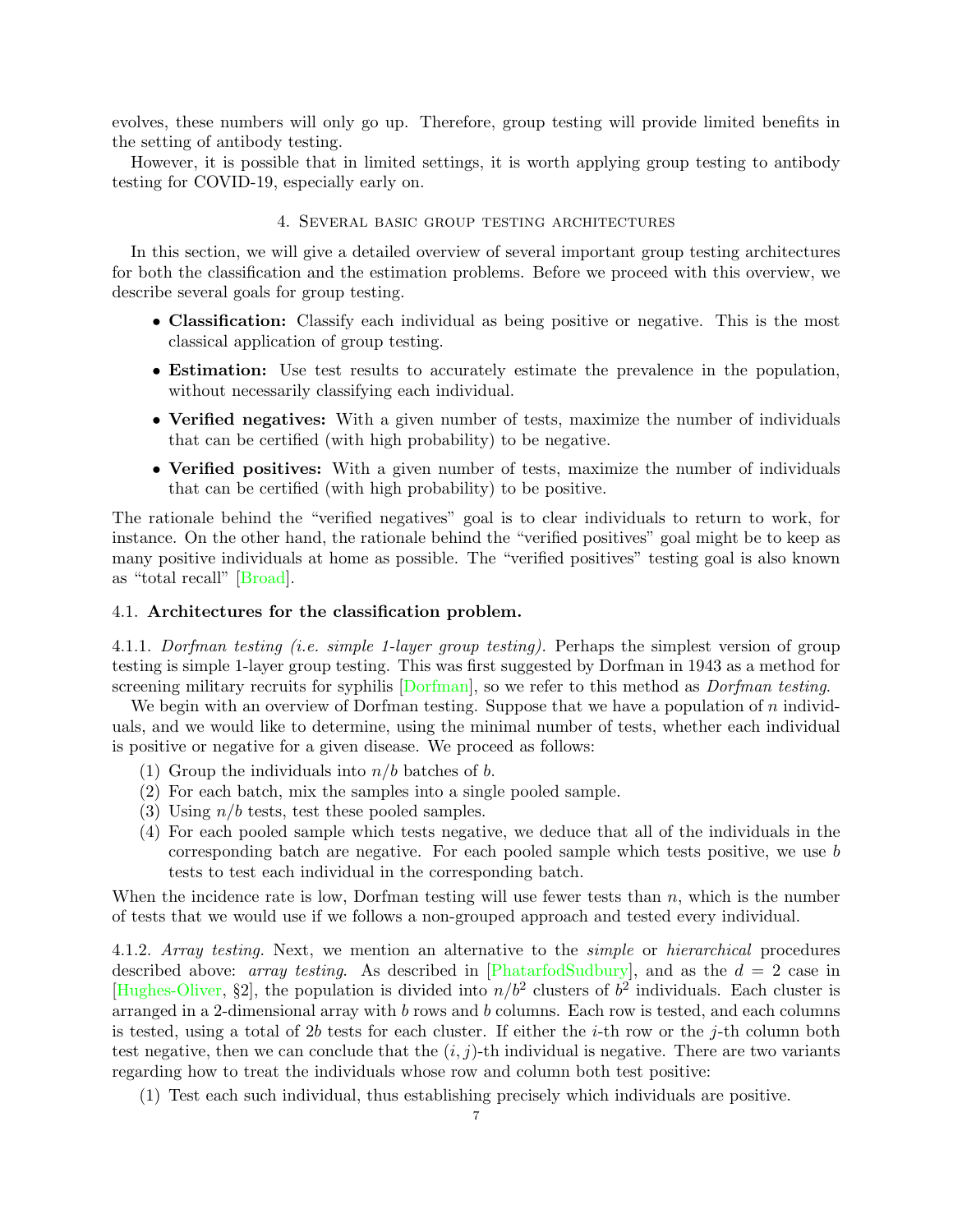(2) Presume that each such individual is positive, reducing the total number of tests used at the expense of a modest (so long as  $\rho$  is small) rate of false positives.

A feature of array testing is that the expected total number of tests (given below as [\(8\)](#page-16-0)) is a function of b (as well as of  $\rho$  and  $n$ ) — in contrast with Dorfman testing, where the expected number of tests is of the form  $f(\rho)n$ . By choosing b carefully, we can therefore optimize the number of individuals tested per test.

4.1.3. Hypercube testing. Finally, we mention a higher-dimensional version of array testing. We are not aware of where this method was originally proposed, but it is referred to in [\[Hughes-Oliver\]](#page-17-2) as an established method, and goes back at least to 2000 [\[BergerMandellSubrahmanya\]](#page-17-6); in the context of COVID-19 detection, it was the subject of the recent paper [\[HigherDim\]](#page-17-7).

We begin by choosing a *dimension*  $d \geq 2$ , and dividing our population into  $n/b^d$  clusters of  $b^d$ individuals. We arrange each cluster into a d-dimensional cube of side-length b. (Of course, we do not perform this arrangement physically, since that would be impossible for  $d > 4$ .) This serves to index our population by d indices, so that each individual corresponds to a sequence  $(i_1, \ldots, i_d)$  with  $1 \leq i_j \leq b$  for each j. For each cluster, we then use  $db^{d-1}$  tests, which we use to do the analogue of testing the rows and columns — that is, for each j and choice of  $i_1, \ldots, i_{j-1}, i_{j+1}, \ldots, i_d$ , we test all the individuals with label of the form  $(i_1, \ldots, i_{j-1}, ?, i_{j+1}, \ldots, i_d)$ . We proceed analogously with array testing.

4.2. Architectures for the estimation problem. In the previous section, we focused on the goal of using group testing to classify whether each individual in a population has a certain disease. On the other hand, there are situations where we merely want to estimate the proportion of infected individuals.

In this section, we focus on the latter problem. Just as for classification, we will see that batching tests can be a valuable tool for the estimation problem. In fact, group testing can be even more effective in this setting, because we can estimate the number of positive individuals in a positive group without further testing each individual in the group.

<span id="page-7-0"></span>4.2.1. Description of a simple group-testing algorithm for the estimation problem. We now describe the simplest way to apply group testing to the estimation problem. This method was first proposed by Gibbs–Gower [\[GibbsGower\]](#page-17-8) in 1960 (by the name "multiple-transfer method") [\[GibbsGower\]](#page-17-8), and further studied by Thompson in 1962 [\[Thompson\]](#page-17-9). We refer to [\[Hughes-Oliver,](#page-17-2) §3.1.2] for further review of the literature.

Suppose that we have a population of n individuals, which we divide into  $n/b$  groups of b individuals. Denote the true incidence rate by  $p$ . The likelihood that a given group has at least one positive individual is then  $P \coloneqq 1 - (1 - p)^b$ .

Next, we test  $t \leq n/b$  of the groups. Denoting the number of groups testing positive by  $t_+$ , we obtain an estimate

$$
\hat{P} \coloneqq \frac{t_+}{t}
$$

for  $P$ , and an estimate

<span id="page-7-1"></span>(1) 
$$
\hat{p} := 1 - (1 - P)^{1/b} = 1 - \left(1 - \frac{t_+}{t}\right)^{1/b}
$$

for p.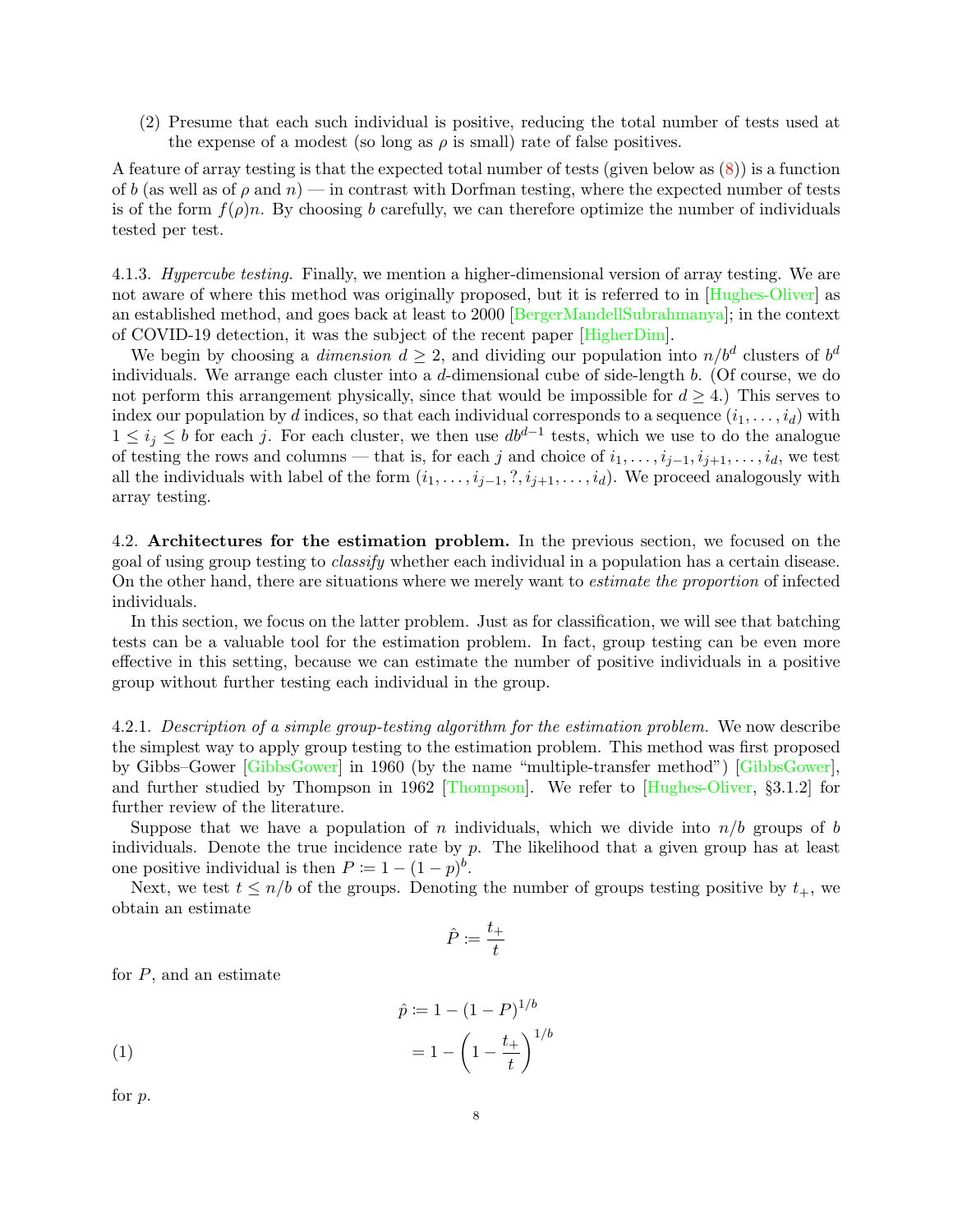### 5. Points of caution

<span id="page-8-0"></span>There are many factors to consider in designing a group testing architecture for a given setting. The utility of group testing and the optimal design depend very heavily on the details of the lab setting, test population, and so on. Here we collect some common considerations.

5.1. Batch size. The theoretically-optimal batch size for a group testing architecture can be very large. For example, in §[9](#page-12-0) we consider the task of computing that to estimate prevalence with an RMSE of within 15% of the true prevalence. When we use Gibbs–Gower testing and assume that the true prevalence is 0.01%, the optimal batch size at  $\rho = 0.3\%$  is 12150. There are a number of practical reasons for why one would want to limit the batch size.

First, there are chemical and biological aspects of the test itself that must be considered. For qPCR, there are studies such as [\[Kishony\]](#page-17-10) that suggest that sensitivity remains high for groups as large as 32 or 64, and that it is possible to increase the number of cycles to counteract the effects of diluting samples. However, one may reasonably want to limit the batch sizes to be comfortably lower than 32 in practice, to minimize the danger of errors introduced by dilution.

Secondly, every lab will have a limit on the average daily throughput. One therefore wants to bound the total number of samples processed in any given run by the expected daily load of the lab. For example, suppose a lab that processes 1000 samples a day is considering a 3-dimensional hypercube architecture. They may desire both that the side length of the cube, i.e. the number of samples pooled for each chemical test, to be less than 16, as well as that the total number of samples in the cube be less than 1000. In this case, the second constraint is stronger, and the lab should use cubes of side length less than or equal to 10.

5.2. Variation in prevalence. Another consideration is that the true prevalence in the sampled population may differ from the prevalence rate that the group testing architecture was optimized for. This will decrease the efficiency gain of using group testing. In some regimes the efficiency gain is more sensitive to variation in true prevalence than others, and this is a factor that should be analyzed in any implementation of group testing. A reasonable approach to this problem is to optimize the group testing architecture not for a specific prevalence but for a range of expected prevalences, to maximize the efficiency gain over a distribution of expected prevalences. Optimizing the batch size for the mean prevalence is usually a good approximation for this.

5.3. Time and complexity considerations. Dorfman's original testing architecture is now considered the standard basic setup for group testing. There are many variations on Dorfman testing of increasing complexity, which provide even greater efficiency gains. However, in a lab setting, there is a premium on using simpler architectures, which reduce the opportunities for introduced error.

Perhaps the most substantial consideration in the complexity of the architecture is the amount of time that the testing algorithm takes to run compared to non-pooled testing. Architectures such as binary search or Sterrett testing require many sequential tests. When each test can be run quickly, this may not be an issue. However, for some tests — such as qPCR, where each test takes several hours to run — this may render certain group testing architectures infeasible.

For this reason, in our general recommendations we restrict our attention to architectures that introduce only one or two additional rounds of testing. However, when customizing a group testing architecture for a particular application, one may want to consider more complicated testing schemes.

5.4. Bias in estimator. For prevalence estimation using Gibbs–Gower testing, there is an additional factor which should be kept in mind: the computed estimator is biased. This effect is especially pronounced when the prevalence increases. For example, at a prevalence of 30% and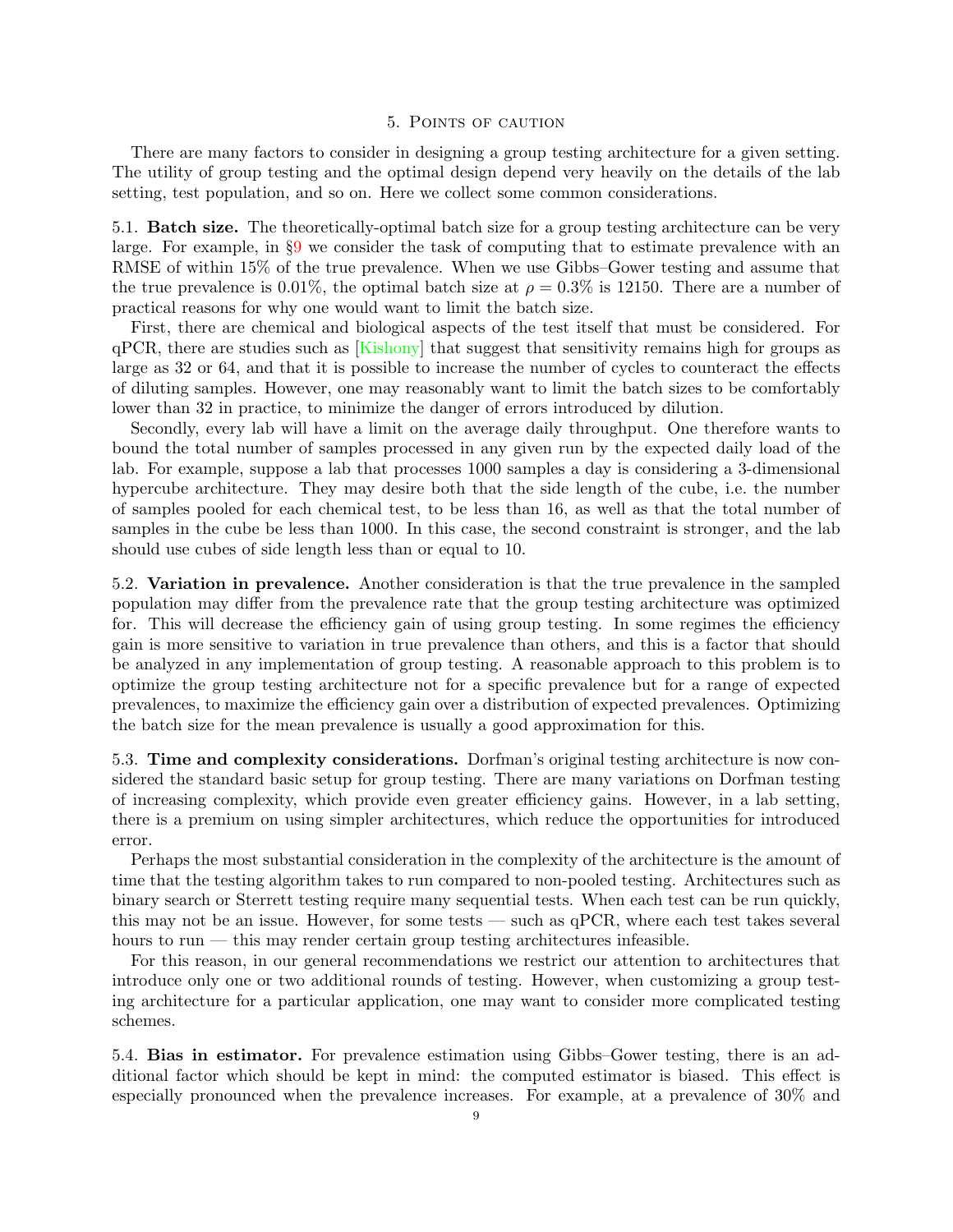with a batch size of 30, the probability of a given batch testing positive is ∼99.998%. Unless one is testing an extremely large number of batches, it will therefore not be possible for this method to distinguish between a true prevalence of 100% and a true prevalence of 30%. This is the underlying cause of the bias in the estimator.

Care should therefore be taken that the batch size is small enough to be sensitive to the largest expected prevalence. This, of course, limits the efficiency gained by using Gibbs–Gower testing. Despite this issue, Gibbs–Gower can provide a significant gain in many regimes.

# 6. Monitoring dilution effects

<span id="page-9-0"></span>One of the most important factors to keep track of when implementing group testing is the introduction of false negatives due to dilution effects. The viral load present in individuals infected with COVID-19 can vary over more than 9 orders of magnitude. At viral loads at the low end of this spectrum, qPCR tests developed for COVID-19 detection can miss infected individuals.

Some ways in which individuals with low viral loads may go undetected is either that virus particles are not obtained in the initial sample (NP swab, AP swab, saliva, etc.), or that the virus is present in the initial sample but at such a low concentration that the average number of viral particles in the quantity of liquid pipetted into the well for performing qPCR is small. At low concentrations, due to stochasticity, in a substantial percentage of such samples, no viral particles will be sampled from the initial sample.

Pooled testing protocols where the amount of material taken from each initial sample is decreased compared to individual testing protocols increases the number of false negatives introduced by this second effect. Therefore, we strongly suggest that any lab using pooled testing regularly monitor the rate of excess false negatives introduced by the pooled testing procedure.

One way to monitor the rate of introduced false negatives is as follows. Every day, test  $x\%$  of the test population individually for some small  $x$ , compute the false negative rate, and compare to the false negative rate in the  $(100 - x)\%$  that are tested in pools. This gives a direct estimate of the number of false negatives. However, it requires a substantial number of additional tests to compute both false negative rates.

Here we describe an indirect method of estimation, which can also be used to help dynamically set pool sizes and uses fewer total number of tests, as it does not require computation of false negative rates directly, which require verifying tests. In other sections, we give formulas and guidelines for setting theoretically optimal pool sizes, in a setting where all tests are assumed to be perfect. If one wishes to factor in the introduction of false negatives to the choice of pool size, the following provides a way to do so.

In this analysis, we assume that the amount of liquid taken from each sample for PCR in individual testing is  $\ell$  and that in pooled testing with pools of size n, the amount of liquid taken from each sample for PCR is  $\ell/n$ .

Every day, individually test  $x\%$  of the test population. Record the Ct values for each individual. Convert these values into the expected concentration  $c$  of viral particles in the initial sample of volume  $T$ , for each individual. This part of the calculation is protocol specific, and must be developed by each lab.

To estimate the false negative rate for individual tests  $f_n^I$ , we view the initial sample of volume T divided into  $\frac{\ell}{T}$  parts (one of which is the part taken for PCR), and the approximately  $c \cdot T$  viral particles uniformly distributed among the parts. This gives the estimate

$$
f_n^I \approx \left(1 - \frac{\ell}{T}\right)^{c \cdot T}.
$$
  
<sub>10</sub>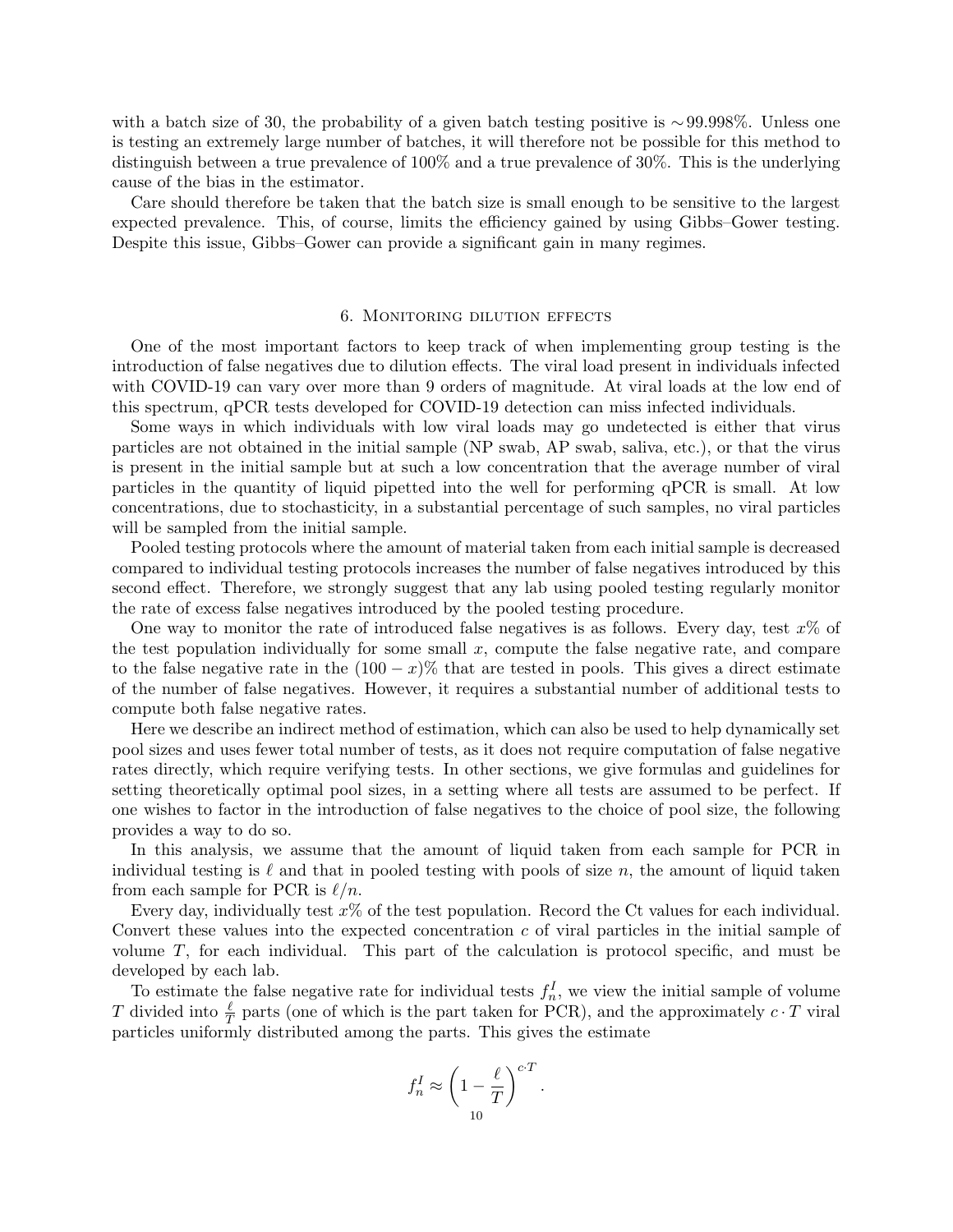If the prevalence is  $p$ , we should expect

$$
\frac{np}{1 - (1 - p)^n}
$$

positive individuals per pool, and we similarly get the following estimate for the false negative rate for pooled tests  $f_n^G$ :

$$
f_n^G \approx \left(1-\frac{\ell}{n\cdot T}\right)^{\frac{cTnp}{1-(1-p)^n}}
$$

If the introduced false negative rate  $f_n^G - f_n^I$  is above the desired threshold, reduce group size, run model again, repeat until  $f_n^G - f_n^I$  is satisfactory.



FIGURE 3. Monitoring dilution effects is an important part of implementing group testing. When group testing is used, Ct values should be monitored. Here, for example, are Ct distributions from four different labs in the Bay Area in May 2020 Note that distributions of Ct values can vary substantially between labs and test populations.

In practice, the distribution of Ct values can vary substantially between labs and between test populations. The amount by which pooling samples increases the false negative rate depends on the distribution of Ct values in the given setting, and should be closely monitored when implementing group testing. Figure [6](#page-9-0) shows the distribution of Ct values at four different labs in the Bay Area in May 2020.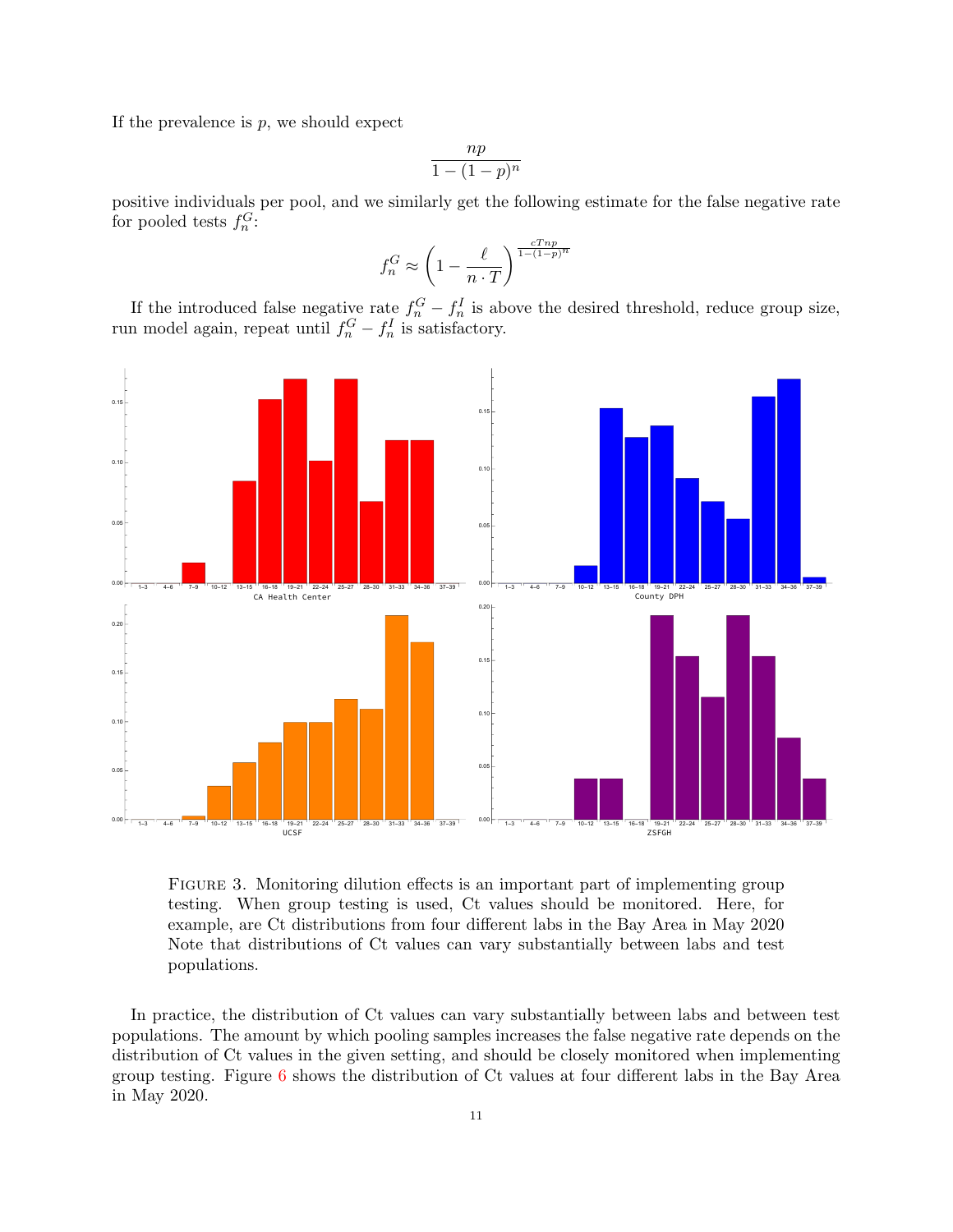### 7. Additional architectures

<span id="page-11-0"></span>7.1. Early stopping. There is a well-known modification of Dorfman testing that was suggested by Sterrett in [\[Sterrett\]](#page-17-11). It is based on the assumption that when a batch turns out positive, most likely only a small number of individuals in the batch are positive. The method follows Steps 1–3 of Dorfman's approach identically (see Section [4.1.1\)](#page-6-1), but proceeds differently with each pooled sample:

- (1) For each pooled sample which tests negative, we deduce that all of the individuals in the corresponding batch are negative.
- $(2)$  For each pooled sample which tests positive, we consecutively test the b individuals in the corresponding batch.
- (3) If the test of the sample of the i-th individual is negative, move to the next individual. If the test is positive, pool the remaining  $b - i$  samples, and repeat the process with this new pooled sample.

While it is harder to find formulas for the optimal batch size b and the expected number of tests per hundred people, Sterrett computed them for many useful values of the incidence rate ρ. Sterrett's approach offers moderate savings over Dorfman's in the number of tests. On the other hand, it is a more complicated process, and takes longer to complete the tests, because the individuals in positive batches need to be tested sequentially. This becomes more and more important the larger the batch size b.

7.2. Double pooling. In [\[BroderKumar\]](#page-17-12), Broder–Kumar propose double pooling, which is a generalization of array testing.

7.3. Compressed sensing and matrix reconstruction. Compressed sensing is a standard problem in the field of information theory. The basic setup is that a sparse signal of 1's is encoded in a collection of  $N$  binary digits, and we must reconstruct this signal from as few projections as possible. Each projection adds together certain subsets of the  $N$  digits. This problem bears obvious similarities to the group testing problem, except that for group testing, addition is replaced by logical "or". Techniques from compressed sensing have been applied to group testing, for instance in [\[AtiaSaligrama\]](#page-17-13).

# 8. Guidelines

<span id="page-11-1"></span>In this section, we consider several different prevalence regimes, and make recommendations in each regime as to which group testing architecture produces the greatest efficiency gain. It is impossible for us to consider all possible parameter values, since there are so many parameters: true prevalence  $\rho$ , maximum pool size, total number of individuals n, etc. For the purposes of this subsection, we make the simplifying assumptions that the largest allowed batch size is 8.

8.1. Classification. In the following log-log plot, we compare the efficiency gain produced by using Dorfman testing, array testing, and hypercube testing with  $d = 3$  and with a batch size of 8 (in the case of Dorfman testing, the minimum of 8 and the optimal batch size). By *efficiency gain*, we mean the number of people that can be tested on average using a single test.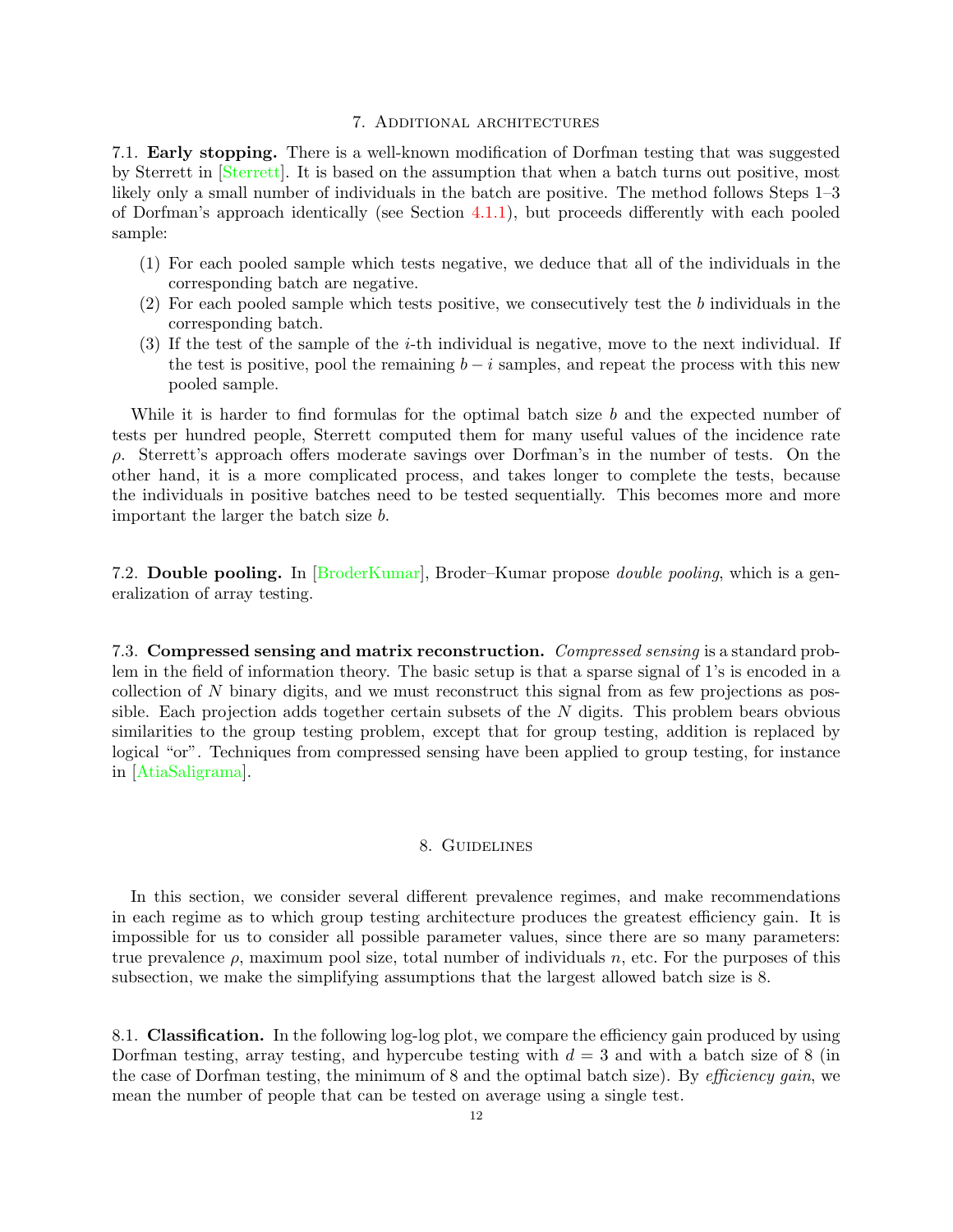

Figure 4. Efficiency gains of three different architectures. For array and 3 dimensional hypercube testing, we set the batch size at 8. For Dorfman testing, we set it to be the minimum of 8 and the optimal batch size.

For most choices of  $\rho$ , Dorfman testing produces the greatest efficiency gain. There is a narrow range, between  $\rho = 1.96\%$  and  $\rho = 11.17\%$ , where array testing outperforms Dorfman; however, the difference in performance in this range is minimal.

8.2. Estimation. We recommend using Gibbs–Gower testing for prevalence estimation. As a rule of thumb, we suggest testing  $6/p$  pools of size 8, where p is a guess for the prevalence rate. This works well for prevalences lower than about 10%. For prevalences larger than 10%, we suggest testing  $12/p$  pools of size 4. The following table shows the normalized root mean square error (root mean square error divided by prevalence) when using this rule of thumb. We see that it stays close to 15% for prevalences between 0.1% and 30%.

| Prevalence rate | $0.1\%$ | $1\%$ | $5\%$      | $^{\circ}0\%$ | $10\%$ | 30% |
|-----------------|---------|-------|------------|---------------|--------|-----|
| Pool size       |         |       |            |               |        |     |
| Number of tests | 6000    | 600   | 120        | 60            | 190    | 40  |
| NRMSE           | E07     |       | 50%<br>15. | $7\%$         | 007    |     |

### 9. Examples

<span id="page-12-0"></span>9.1. Examples in the context of the identification problem. The most important features in determining which group testing architectures are best suited to a given testing scenario are:

- the positive rate  $\rho$  of the test population;
- the false positive rate  $f_p$  of the test;
- the false negative rate  $f_n$  of the test; and
- the time and cost to run each leg of the test.

We begin with an overview of the current values of these parameters for the COVID-19 qPCR assay, which is a common way to test for active COVID-19 infections. In all of the pooling schemes we will discuss below, we assume just one swab is taken from each patient, and that all the subsamples we refer to are subsamples of the liquid that is held in the lab.

• For COVID-19, a wide range of test population positive rates  $\rho$  are being observed around the world. As of April 2020,  $\rho$  values varied greatly from one community to another, and values from 0.1%–10% were commonly observed.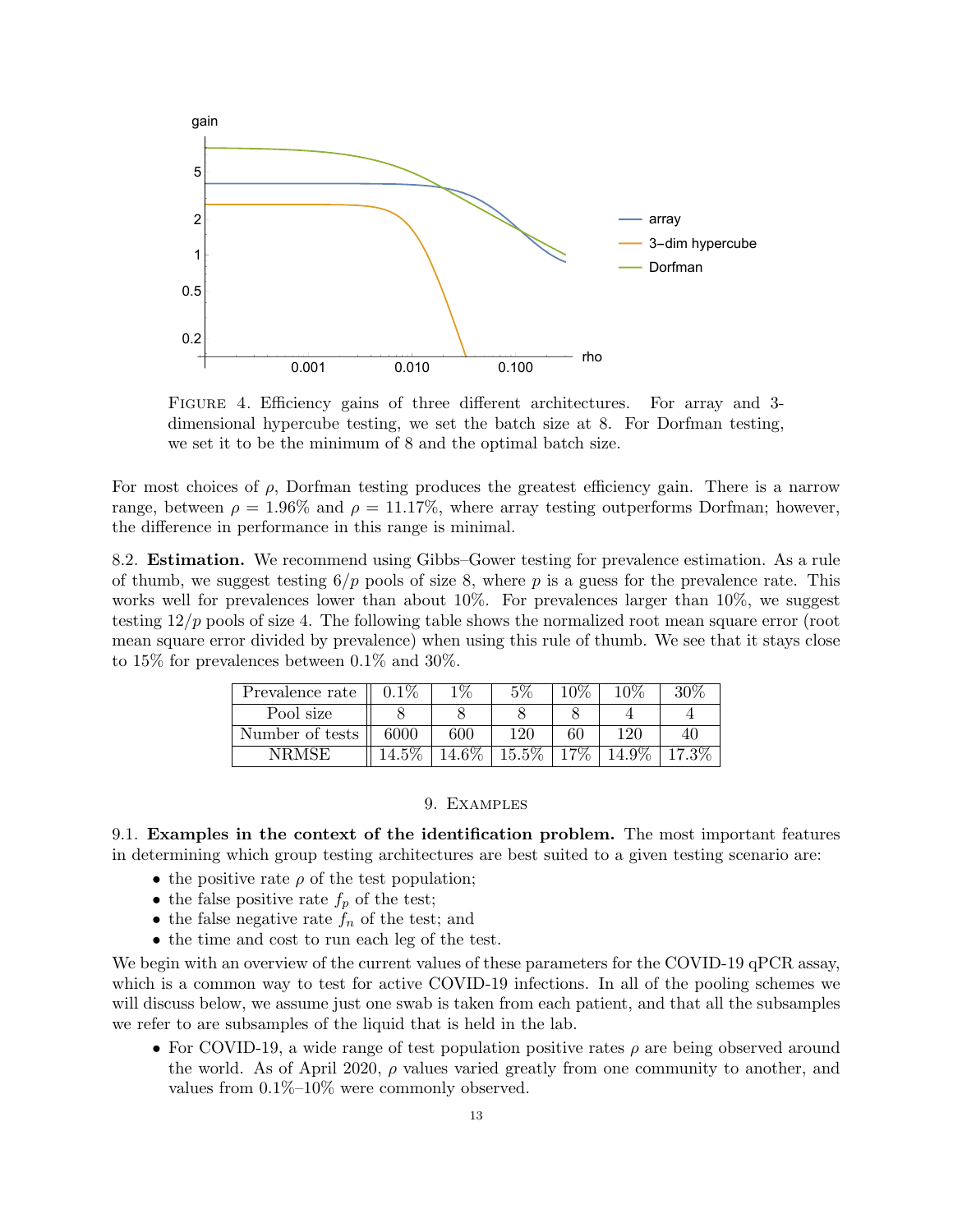- The false positive rate of the COVID-19 qPCR assay is very low, and in this note we do not discuss variations on group testing that are designed to address false positives.
- The false negative rate of the COVID-19 qPCR assay can be high as high as  $30\%$ . False negatives can occur if a patient is infected but the sampling method fails to capture any viral particles. They can also occur when viral particles are present in the initial sample, but when a small volume of liquid is subsampled to perform qPCR, the number of viral particles in the subsample is below the limit of detection. For individuals with low viral loads, this can be an issue and one which is exacerbated by group testing. This, along with a method for monitoring false negatives introduced by pooled testing, is discussed in more detail in Section [6.](#page-9-0)
- In the COVID-19 qPCR assay, a nasal swab is taken from the patient and then the sample is sent to a lab. There it is immersed in liquid, and a sample of the liquid is plated. Then the RNA is extracted (this might take 1–2 hours) and PCR is run (another 1–2 hours).

Next, we do some example calculations comparing optimal tests for different variations on the Dorfman method for three hypothetical COVID-19 testing labs, with expected  $\rho$  values of 3 in 10, 3 in 100, and 3 in 1000. We do not consider variations designed to address false positives and false negatives, because for COVID-19 testing, false positive and false negative rates are low.

| architecture          | optimal batch size | individuals tested per test |  |  |  |
|-----------------------|--------------------|-----------------------------|--|--|--|
| $\rho = 0.3$          |                    |                             |  |  |  |
| simple Dorfman        | 3                  | 1.01                        |  |  |  |
| Sterrett testing      | $\overline{2}$     | 1.11                        |  |  |  |
| batched array testing | N/A                | $\leq 1$                    |  |  |  |
| $\rho = 0.03$         |                    |                             |  |  |  |
| simple Dorfman        | 6                  | 3.03                        |  |  |  |
| Sterrett testing      | 9                  | 3.70                        |  |  |  |
| batched array testing | 12                 | 3.84                        |  |  |  |
| $\rho = 0.003$        |                    |                             |  |  |  |
| simple Dorfman        | 19                 | 9.09                        |  |  |  |
| Sterrett testing      | 30                 | 12.50                       |  |  |  |
| batched array testing | 52                 | 16.84                       |  |  |  |

9.2. Examples in the context of the estimation problem. In this section, we consider several choices of prevalence rates, and compare the accuracy of the estimate produced the standard method of testing a random sample of the population to two variations. In the first, a larger random sample of the population is tested using the same number of tests, by using Dorfman testing. In the second, an even larger random sample of the population is tested by the same number of tests, using the Gibbs-Gower testing methodology just described. Specifically, we make two comparisons:

- In Table [1,](#page-14-0) we compare the root mean squared error of the same three testing architectures.
- In Table [2,](#page-14-1) we compare the number of tests needed to produce a root mean squared error of less than 15% of the prevalence.

In both settings, we find that Gibbs–Gower testing outperforms Dorfman testing, which outperforms non-group testing.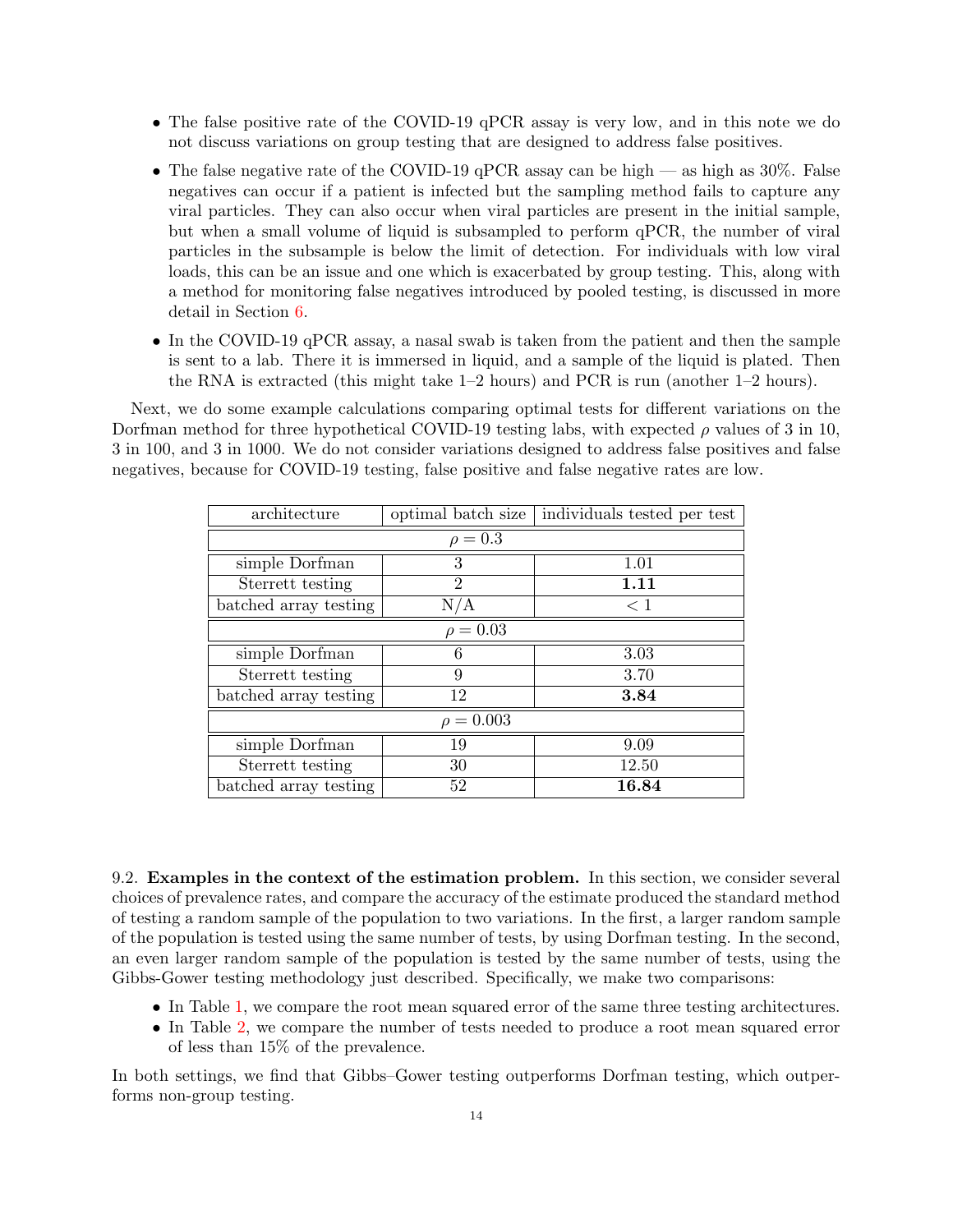<span id="page-14-0"></span>

| TABLE 1. Root MSE of the prevalence estimate produced by two architectures,           |  |
|---------------------------------------------------------------------------------------|--|
| under several different true prevalences, if we have 100 total tests at our disposal. |  |
| Again, for the two group testing architectures, we used the optimal group size.       |  |

| prevalence | non-group testing   Dorfman testing |                       | Gibbs-Gower testing                 |
|------------|-------------------------------------|-----------------------|-------------------------------------|
| 5%         | $2.18 \times 10^{-2}$               | $1.42 \times 10^{-2}$ | $6.28 \times 10^{-3}$ $(b = 28)$    |
| $1\%$      | $9.95 \times 10^{-3}$               | $4.40 \times 10^{-3}$ | $1.28 \times 10^{-3}$ $(b = 143)$   |
| $0.1\%$    | $3.16 \times 10^{-3}$               | $7.92 \times 10^{-4}$ | $1.29 \times 10^{-4}$ $(b = 1428)$  |
| $0.01\%$   | $1.00 \times 10^{-3}$               | $1.41 \times 10^{-4}$ | $1.29 \times 10^{-5}$ $(b = 13726)$ |

<span id="page-14-1"></span>TABLE 2. How many tests are needed to obtain a root MSE of 15% of the prevalence.

|            |                   | Gibbs-Gower testing | Gibbs-Gower testing      |
|------------|-------------------|---------------------|--------------------------|
| prevalence | non-group testing | with group size 5   | with optimal group size  |
| $5\%$      | 845               | 189                 | 73 $(b = 27)$            |
| $1\%$      | 4400              | 899                 | 76 ( $b = 138$ )         |
| $0.1\%$    | 44400             | 8899                | 77 ( $b \approx 1320$ )  |
| $0.01\%$   | 444400            | 88899               | 79 ( $b \approx 12150$ ) |

The regimes we have considered here span a range of realistic prevalence rates for COVID-19, and we see that in all of them, Gibbs–Gower testing provides the most accurate estimation of prevalence rates given a fixed number of tests. At low prevalence rates, the optimal group size for Gibbs–Gower testing can be quite large — for example, when  $\rho = 0.01\%$ , the optimal group size is approximately 12K. Of course, in practical settings, not only are the chemical tests limited and expensive to run, but sample collection can also be a limiting factor.

Nevertheless, in Table [2](#page-14-1) we see that even with a fixed group size of 5, Gibbs–Gower testing can achieve 15% accuracy with approximately 1/5 the number of tests required by the standard method. Furthermore, we can optimize the Gibbs–Gower method to minimize any function of the number of samples and the number of chemical tests. For example, suppose in some locality the cost to run a chemical test is about ten times the cost to collect each sample. One can optimize the Gibbs–Gower method to minimize  $f(s, t) := s + 10t$ , where  $s = bt$  is the number of samples collected, and t is the number of tests run. We give an example calculation in Table [3.](#page-14-2)

<span id="page-14-2"></span>TABLE 3. We minimize the quantity  $bt + 10t$ , subject to the constraint that Gibbs– Gower testing gives a root MSE of 15% of the prevalence. All numbers are approximate.

|         | prevalence   optimal group size   total tests   total samples |     |       |
|---------|---------------------------------------------------------------|-----|-------|
|         |                                                               | 93  | 1209  |
| $1\%$   | 37                                                            | 145 | 5365  |
| $0.1\%$ | 31                                                            | 363 | 47553 |

Given the importance of daily monitoring of the prevalence rate of COVID-19 in every locality to allow early detection of local hotspots, Gibbs–Gower testing provides an important tool for regular prevalence monitoring of COVID-19.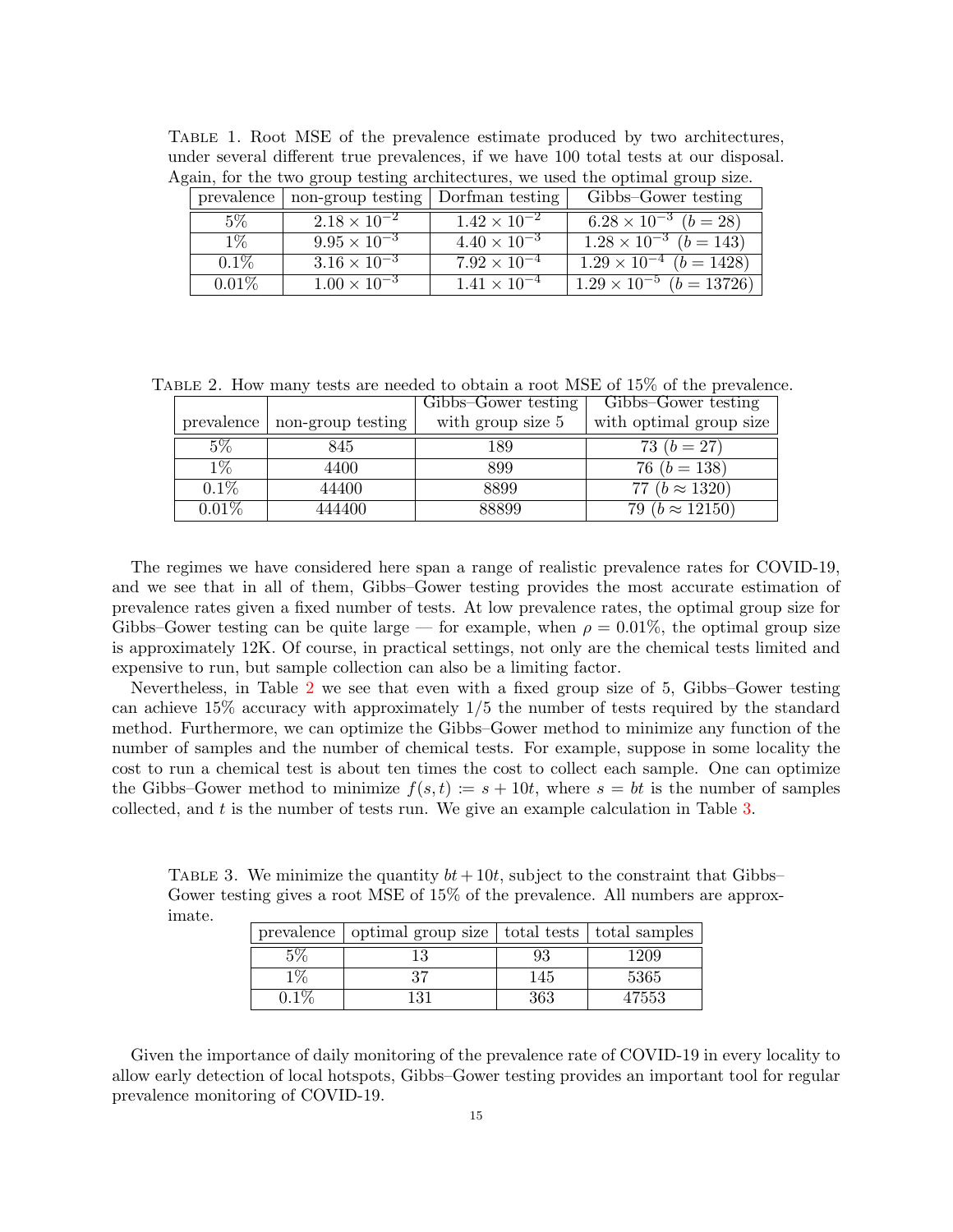#### 10. CONCLUSION

<span id="page-15-0"></span>In this paper, we have seen that group testing has significant potential to increase COVID-19 testing capacity, given a limited number of tests. We have restricted ourselves to qPCR testing, which is the standard method for detecting active cases of COVID-19. We expect group testing could also be helpful in antibody testing for COVID-19, but we defer to a future paper a discussion of the concerns specific to that application.

We believe that group testing should immediately be deployed in the US. The current capacity in the U.S. is for testing approximately 250K people per day [\[COVID-tracking\]](#page-17-14) (as of May 5, 2020). Meanwhile, [\[JhaTsaiJacobson\]](#page-17-15) have recently suggested that the necessary testing threshold that must be met before it is possible to safely reopen the economy is the ability to test 500K people per day, representing a factor of approximately 2. At a positive rate of 10%, the methods we describe here can allow approximately 2 times as many people be tested with a fixed number of test kits, which would achieve this target factor of 2.

### Appendix A. Calculations

<span id="page-15-1"></span>A.1. Optimal group size for Dorfman testing. The optimal batch size  $b$  has been studied in [\[Dorfman\]](#page-17-1) and [\[Williams\]](#page-17-16), among others. Making no claims of originality, we now derive the optimal choice of b, supposing that the incidence rate is  $\rho$ . The likelihood of a given batch containing at least one positive individual is  $P := 1 - (1 - \rho)^b$ , hence the expected number of positive batches will be

(2) 
$$
\sum_{i=0}^{n/b} i \binom{n/b}{i} P^{i} (1-P)^{n/b-i} = \frac{n}{b} P = \frac{n}{b} \left( 1 - (1-\rho)^{b} \right).
$$

The expected number of tests is therefore

(3) 
$$
T(b) \coloneqq n \left( \frac{1}{b} + \left( 1 - (1 - \rho)^b \right) \right).
$$

The minimum is achieved at

(4) 
$$
b_0 = \frac{2W_0 \left(-\frac{1}{2}\sqrt{-\log(1-\rho)}\right)}{\log(1-\rho)} \approx \frac{1}{\sqrt{\rho}} + \frac{1}{2} + \frac{1}{8}\sqrt{\rho} + \frac{1}{3}\rho + \cdots,
$$

where  $W_0$  denotes the principal branch of the Lambert W-function (i.e. the product logarithm), and this minimum value is

(5) 
$$
T(b_0) = \left(1 - \exp\left(2W_0\left(-\frac{1}{2}\sqrt{-\log(1-\rho)}\right)\right) + \frac{\log(1-\rho)}{2W_0\left(-\frac{1}{2}\sqrt{-\log(1-\rho)}\right)}\right)n
$$

$$
\approx \left(2\sqrt{\rho} - \frac{1}{2}\rho + \frac{5}{12}\rho\sqrt{\rho} - \frac{7}{24}\rho^2 + \cdots\right)n
$$

$$
\approx 2\sqrt{\rho} \cdot n.
$$

Note in particular that  $b_0$  depends only on  $\rho$ , not on  $n$  (!).

We note that when there are significant rates of false positives or false negatives, the optimal batch size and expected number of tests may differ substantially from the formulas we have derived here. This situation has been considered in [\[HanelThurner\]](#page-17-17).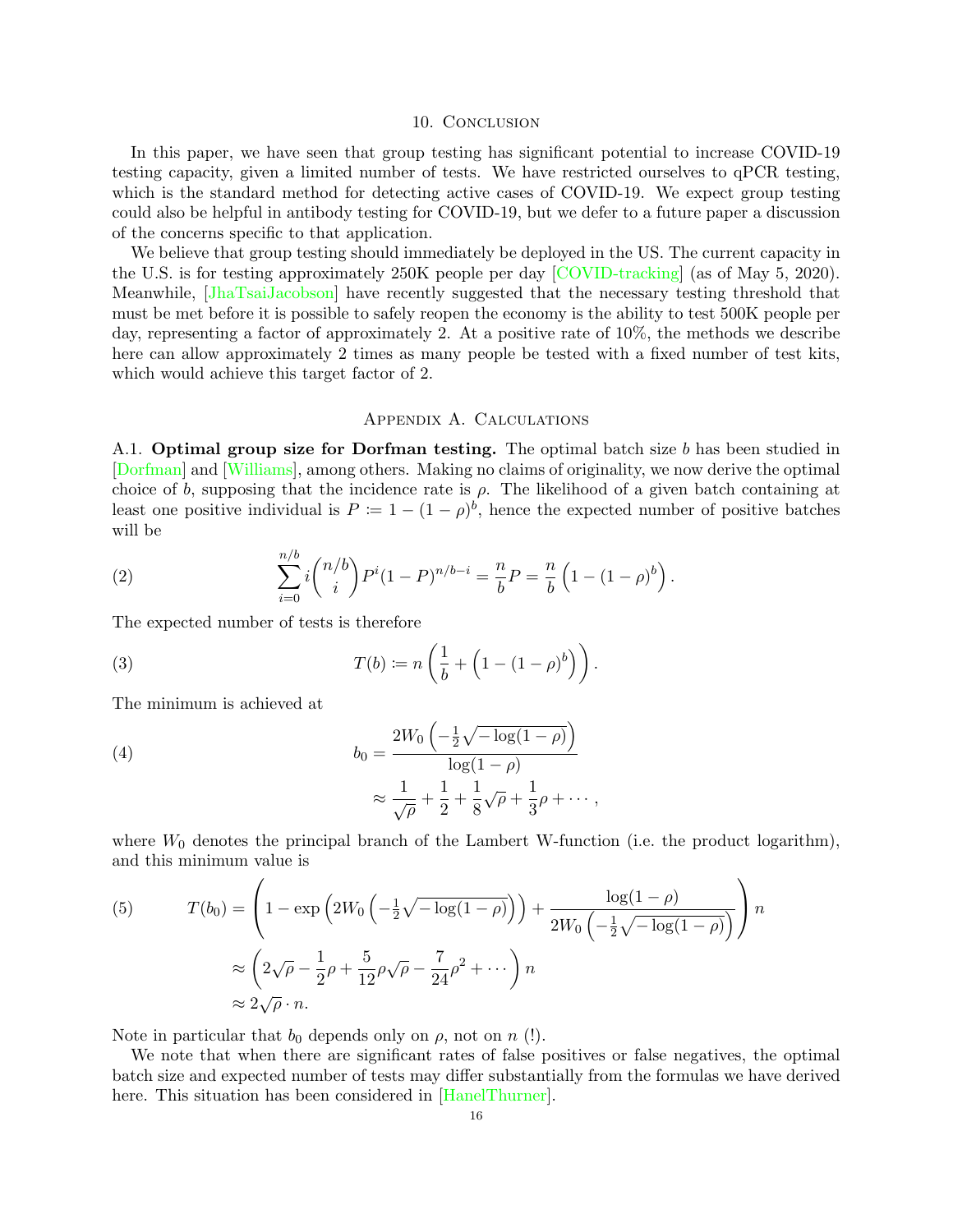A.2. Array testing for the identification problem. We now calculate the total number of tests used when array testing is applied to classify  $n$  individuals, where we group those individuals in clusters of  $b^2$  and where the true prevalence is  $\rho$ . First, we consider the number of tests used on a single batch. To test all rows and columns, we use 2b tests. To determine the number of tests used in the next stage, we must compute the expected number of pairs  $(i, j)$  such that the *i*-th row and the j-column both test positive. We can approximate this by assuming that the number of positive rows and the number of positive columns are independent:

(6) 
$$
\left( \left( 1 - (1 - \rho)^b \right) b \right)^2 = \left( 1 - (1 - \rho)^b \right)^2 b^2.
$$

It follows that an approximation for the expected total number of tests that we must use on this single batch is

(7) 
$$
2b + \left(1 - (1 - \rho)^b\right)^2 b^2.
$$

The approximate expected total number of tests we use on all  $n/b^2$  clusters is therefore

<span id="page-16-0"></span>(8) 
$$
\frac{2n}{b} + \left(1 - (1 - \rho)^b\right)^2 n = \left(\frac{2}{b} + \left(1 - (1 - \rho)^b\right)^2\right)n.
$$

A.3. Hypercube testing for the identification problem. Next, we perform a similar calculation as in the previous subsection: we compute the total number of tests used when we apply d-dimensional hypercube testing to classify n individuals, where we group those individuals in clusters of  $b^d$ . To test all subsets of the form  $\{(i_1,\ldots,i_{j-1},?,i_{j+1},\ldots,i_d)\}$  (call these "j-rows" from now on), we use  $db^{d-1}$  tests. Making a similar independence approximation as above, we see that the expected number of individuals  $(i_1, \ldots, i_d)$  such that the  $(i_1, \ldots, i_{j-1}, i_{j+1}, \ldots, i_d)$ -th  $j$ -row tests positive for each  $j$  is

(9) 
$$
\left( \left( 1 - (1 - \rho)^b \right) b^{d-1} \right)^d = \left( 1 - (1 - \rho)^b \right)^d b^{d(d-1)}.
$$

An approximation for the expected total number of tests we must use on a single cluster is therefore

(10) 
$$
db^{d-1} + \left(1 - (1 - \rho)^b\right)^d b^{d(d-1)},
$$

so the approximate expected total number of tests we use on all  $n/b<sup>d</sup>$  clusters is

(11) 
$$
\left(\frac{d}{b} + \left(1 - (1 - \rho)^b\right)^d b^{d(d-2)}\right) n.
$$

Note in particular that if  $b = 8$  and  $\rho$  is very small, this last quantity is approximately

$$
\frac{d}{8} \cdot n
$$

A.4. The MSE for estimation with the Gibbs–Gower technique. The estimate  $\hat{p}$  is biased, and more precisely an overestimate (when  $b > 1$ ) with expected value

$$
E(\hat{p}) = 1 - \sum_{i=0}^{t} \left(\frac{i}{t}\right)^{1/b} \binom{t}{i} \left((1-p)^{b}\right)^{i} \left(1 - (1-p)^{b}\right)^{t-i}.
$$

The mean squared error (MSE) of the estimate is given by

$$
E((\hat{p}-p)^2) = \sum_{i=0}^t \binom{i}{t}^{2/b} \binom{t}{i} ((1-p)^b)^i (1-(1-p)^b)^{t-i} + (p-1)(p+1-2E(\hat{p})).
$$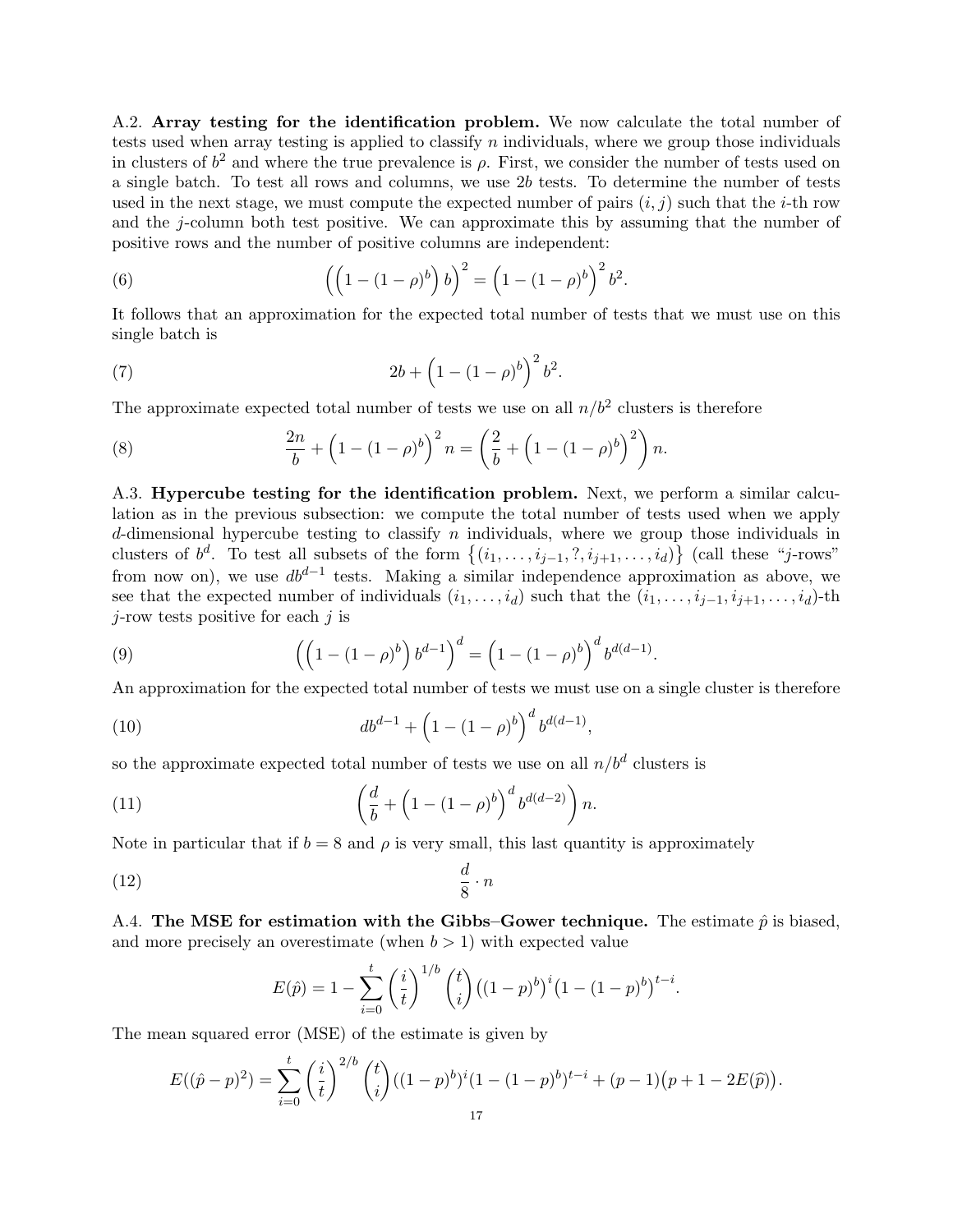An approximation of this is the asymptotic variance

$$
\frac{1 - (1 - p)^b}{tb^2 (1 - p)^{b - 2}}.
$$

When  $b = 1$ , the expected value is  $E(\hat{p}) = p$ , and the MSE specializes to

$$
E((\hat{p} - p)^2) = \frac{p(1 - p)}{t}.
$$

#### <span id="page-17-0"></span>**REFERENCES**

- <span id="page-17-13"></span>[AtiaSaligrama] G.K. Atia, V. Saligrama. Boolean compressed sensing and noisy group testing. Publicly available at <https://arxiv.org/abs/0907.1061>.
- <span id="page-17-6"></span>[BergerMandellSubrahmanya] T. Berger, J.W. Mandell, P. Subrahmanya. Maximally efficient two-stage screening. Biometrics 56 (2000), no. 3, pp. 833–840.
- <span id="page-17-3"></span>[binGroup] C.R. Bilder, B. Zhang, F. Schaarschmidt, and J.M. Tebbs. binGroup. The R journal 2 (2010), no. 2, p. 56.
- <span id="page-17-12"></span>[BroderKumar] A. Broder, R. Kumar. A note on double pooling tests. Publicly available at [https://arxiv.org/](https://arxiv.org/abs/2004.01684) [abs/2004.01684](https://arxiv.org/abs/2004.01684).
- <span id="page-17-4"></span>[Broad] B. Cleary, J.A. Hay, B. Blumenstiel, S. Gabriel, A. Regev, M.J. Mina. Efficient prevalence estimation and infected sample identification with group testing for SARS-CoV-2. Publicly available at [https://www.medrxiv.](https://www.medrxiv.org/content/10.1101/2020.05.01.20086801v1.full.pdf+html) [org/content/10.1101/2020.05.01.20086801v1.full.pdf+html](https://www.medrxiv.org/content/10.1101/2020.05.01.20086801v1.full.pdf+html).

[COVID-testing] The COVID testing project. Publicly available at <https://covidtestingproject.org/index.html>.

- <span id="page-17-14"></span>[COVID-tracking] The COVID tracking project. Publicly available at <https://covidtracking.com/>.
- <span id="page-17-1"></span>[Dorfman] R. Dorfman. The detection of defective members of large populations. The Annals of Mathematical Statistics 15 (1943), no. 4, pp. 436–440.
- <span id="page-17-8"></span>[GibbsGower] A. Gibbs, J. Gower. The use of a multiple-transfer method in plant virus transmission studies — some statistical points arising in the analysis of results. Annals of Applied Biology 48 (1960), no. 1, pp. 75–83.
- <span id="page-17-17"></span>[HanelThurner] Boosting test-efficiency by pooled testing strategies for SARS-CoV-2. Preprint; publicly available at <https://arxiv.org/abs/2003.09944>.
- <span id="page-17-2"></span>[Hughes-Oliver] J.M. Hughes-Oliver Pooling experiments for blood screening and drug discovery. Screening. Springer, New York, NY, 2006. pp. 48–68.
- <span id="page-17-15"></span>[JhaTsaiJacobson] K. Jha, T. Tsai, and B. Jacobson. "Why we need at least 500,000 tests per day to open the economy — and stay open." Publicly available at  $\frac{h}{g}$  [https://globalepidemics.org/2020/04/18/](https://globalepidemics.org/2020/04/18/why-we-need-500000-tests-per-day-to-open-the-economy-and-stay-open/) [why-we-need-500000-tests-per-day-to-open-the-economy-and-stay-open/](https://globalepidemics.org/2020/04/18/why-we-need-500000-tests-per-day-to-open-the-economy-and-stay-open/).
- [KimHudgens] H.-Y. Kim, M.G. Hudgens. Three-Dimensional Array-Based Group Testing Algorithms. Biometrics 65 (2009), no. 3, pp. 903–910.
- [KHDWP] H.-Y. Kim, M.G. Hudgens, J.M. Dreyfuss, D.J. Westreich, C.D. Pilcher. Comparison of Group Testing Algorithms for Case Identification in the Presence of Test Error. Biometrics 63 (2007), no. 4, pp. 1152–1163.
- [McCrady] M.H. McCrady. The numerical interpretation of fermentation-tube results. The Journal of Infectious Diseases (1915), pp. 183–212.
- <span id="page-17-7"></span>[HigherDim] L. Mutesa, P. Ndishimye, Y. Butera, A. Uwineza, R. Rutayisire, E. Musoni, N. Rujeni, T. Nyatanyi, E. Ntagwabira, M. Semakula, C. Musanabaganwa, D. Nyamwasa, M. Ndashimye, E. Ujeneza, I. E. Mwikarago, C. M. Muvunyi, J. B. Mazarati, S. Nsanzimana, N. Turok, W. Ndifon. A strategy for finding people infected with SARS-CoV-2: optimizing pooled testing at low prevalence. Publicly available at [https://arxiv.org/abs/](https://arxiv.org/abs/2004.14934) [2004.14934](https://arxiv.org/abs/2004.14934).
- <span id="page-17-5"></span>[PhatarfodSudbury] R. Phatarfod, A. Sudbury. The use of a square array scheme in blood testing. Statistics in Medicine 13 (1994), no. 13, pp. 2337–2343.
- <span id="page-17-11"></span>[Sterrett] A. Sterrett. On the Detection of Defective Members of Large Populations. Annals of Mathematical Statistics 28 (1957), no. 4, pp. 1033–1036.
- <span id="page-17-9"></span>[Thompson] K.H. Thompson. Estimation of the Proportion of Vectors in a Natural Population of Insects. Biometrics 18 (1962), no. 4, pp. 568–578.
- <span id="page-17-16"></span>[Williams] Optimal pooling strategies for laboratory testing. Preprint; publicly available at [https://arxiv.org/abs/](https://arxiv.org/abs/1007.4903) [1007.4903](https://arxiv.org/abs/1007.4903).
- <span id="page-17-10"></span>[Kishony] I. Yelin, N. Aharony, E. Shaer-Tamar, A. Argoetti, E. Messer, D. Berenbaum, E. Shafran, A. Kuzli, N. Gandali, T. Hashimshony, Y. Mandel-Gutfreund, M. Halberthal, Y. Geffen, M. Szwarcwort-Cohen, R. Kishony. Evaluation of COVID-19 RT-qPCR test in multi-sample pools. Publicly available at [https:](https://www.medrxiv.org/content/10.1101/2020.03.26.20039438v1) [//www.medrxiv.org/content/10.1101/2020.03.26.20039438v1](https://www.medrxiv.org/content/10.1101/2020.03.26.20039438v1).